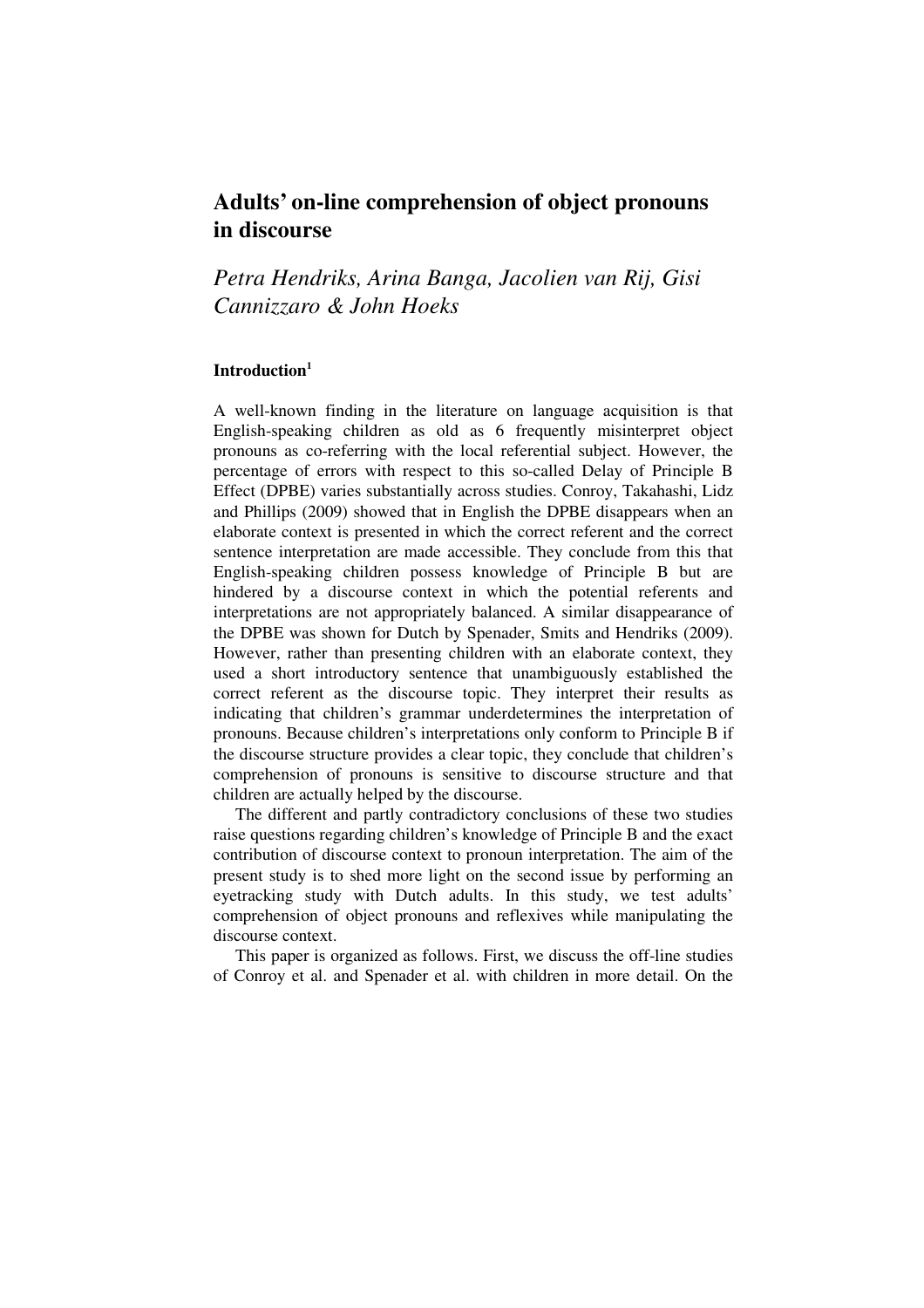basis of these studies, we formulate predictions with respect to the off-line and on-line behavior of adults. We then discuss our eyetracking study with Dutch-speaking adults and present the results of our study. These results are discussed in the light of the formulated hypothesis and predictions. Finally, the implications of our results for the study of anaphora in child language are discussed.

## **Theoretical background**

Delay of Principle B Effect

Many experiments in various languages have established that children who correctly interpret reflexives from the age of four or five have trouble interpreting pronouns correctly until the age of 6;6 or even later (e.g., Chien & Wexler, 1990). Consider the following example:

- (1) This is Mama Bear. This is Goldilocks. Is Mama Bear washing herself?
- (2) This is Mama Bear. This is Goldilocks. Is Mama Bear washing her?

Children consistently interpret *herself* in (1) as referring to Mama Bear, thereby showing knowledge of Principle A of Binding Theory, which governs the use and interpretation of reflexives. At the same time, when presented with (2), the same children frequently choose Mama Bear as the referent for *her*. This suggests that they do not yet have knowledge of Principle B of Binding Theory, which governs the use and interpretation of pronouns. This pattern in children's responses is often referred to as the Delay of Principle B Effect (DPBE).

#### Discourse matters

Many studies have tried to provide an explanation for the observed asymmetry between children's behavior with Principle A and their behavior with Principle B. One strategy, accepting the observed asymmetry, is to argue that the cause for children's errors with pronouns lies outside the grammar, for example in their lack of pragmatic knowledge (Thornton & Wexler, 1999) or insufficient processing resources (Reinhart, 2006).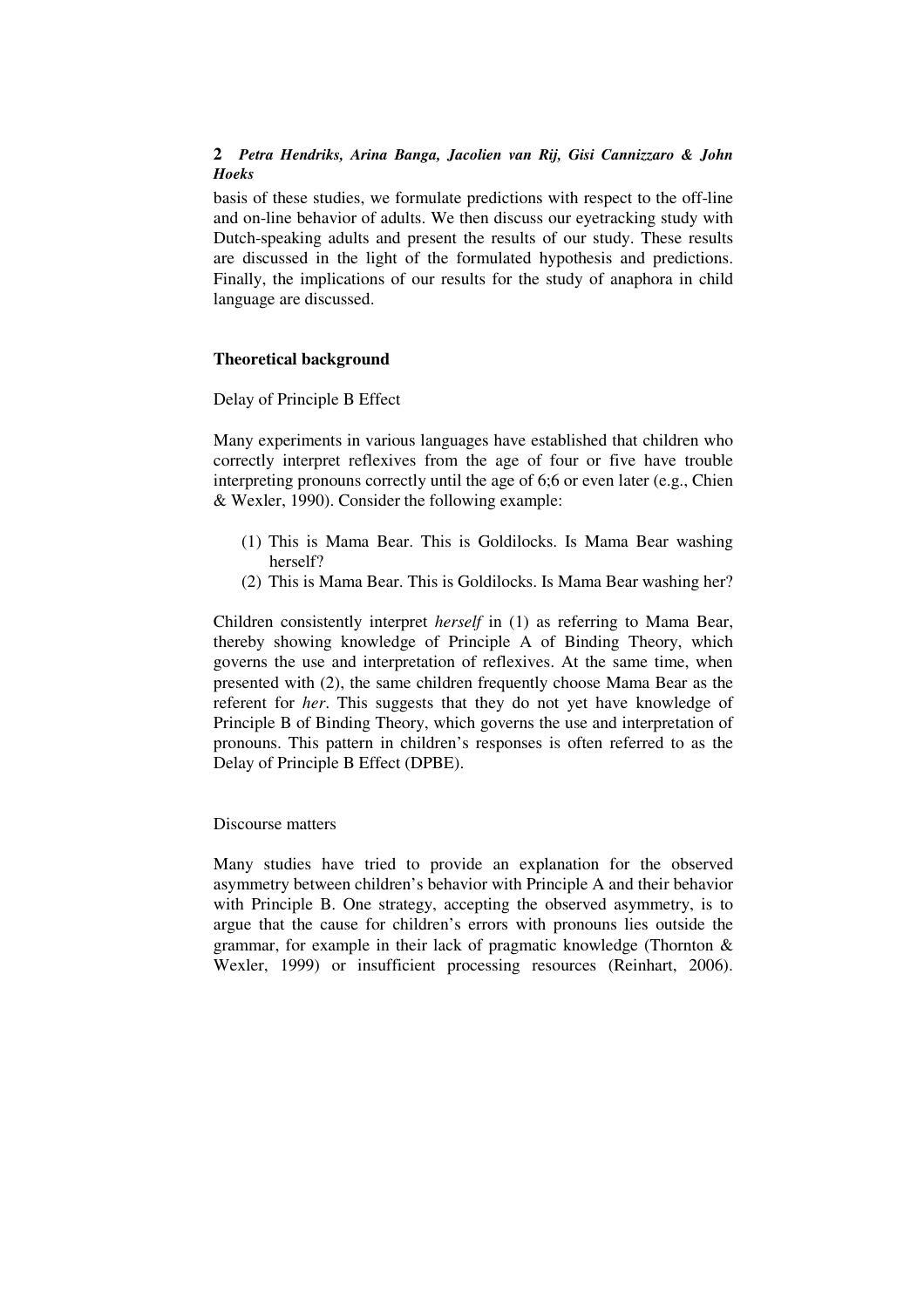Another strategy is to accept this asymmetry but argue that the cause for the asymmetry lies in the properties of the grammar, rather than in extragrammatical aspects of comprehension (Hendriks & Spenader, 2005/6). A third strategy, adopted by Conroy et al. (2009), is to argue that the observed asymmetry between pronouns and reflexives is not real but rather is a reflection of shortcomings of the experimental tests used.

Conroy et al. (2009) carried out three experiments to test the validity of the DPBE as well as the widely assumed asymmetry between quantified antecedents and referential antecedents. The children in their experiments, in which they employed a Truth Value Judgment Task (TVJT), watched an experimenter act out a story with props, and then had to judge whether a statement about the story produced by a puppet, such as "I think that Grumpy painted him", was true or not. The stories were constructed in such a way as to satisfy a number of conditions. First, a potential antecedent for the coreferential interpretation as well as the disjoint interpretation should be available in the discourse (the Availability Assumption). Second, the story should make the correct disjoint interpretation of the pronoun a genuine potential outcome at some point (the Disputability Assumption).

Under these conditions, children made very few errors in the first experiment, accepting the coreferential interpretation in only 11% of trials. Conroy et al. argue that this provides evidence that children know Principle B. In a second experiment, where the pronoun *him* was replaced by the possessive noun phrase *his costume*, children were found to accept reference to the subject in 80% of the trials. They argue that this disconfirms the idea that children did so well on the first experiment because they have a general dispreference for bound variable interpretations of pronouns. Reintroducing some of the shortcomings of previous experiments such as Thornton and Wexler's (1999) in the third experiment, children's percentage of incorrect coreferential interpretations increased to 56%. According to Conroy et al., the results of these three experiments show that children have knowledge of Principle B but are hindered by a context that is not suitably balanced.

Although children seem to know and generally respect Principle B, they do make more errors in experiments (in roughly 15-30% of trials) than would be expected if Principle B acted as a strong constraint on children's interpretations. This 'residual' DPBE is a real effect, Conroy et al. claim, and may be related to the recent finding in on-line studies of pronoun resolution in adults that adults temporary consider ungrammatical coreferential antecedents in Principle B contexts (Badecker & Straub, 2002;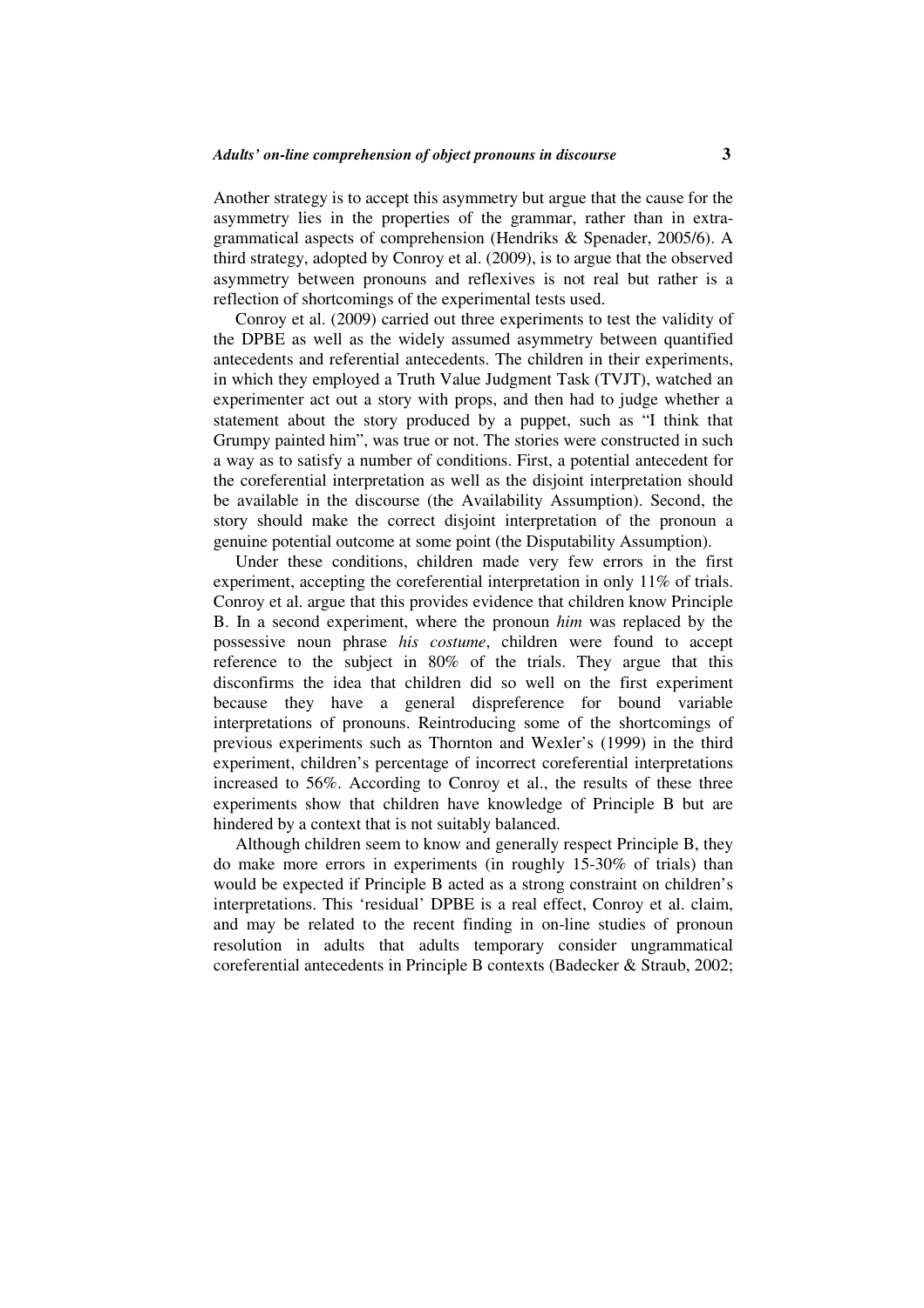Kennison, 2003; Runner, Sussman & Tanenhaus, 2003). If these results, obtained by eyetracking and self-paced reading measures, are correct, then Principle B acts as a late filter on the processing of pronouns, after the grammar has generated multiple interpretations. Because children find it more difficult than adults to inhibit an initial but incorrect interpretation, Conroy et al. argue, this may make them prone to error in their interpretation of pronouns.

Like Conroy et al., Spenader et al. (2009) recognize the importance of the discourse context for a correct assessment of children's knowledge of Principle B. However, rather than implementing the Disputability Assumption in the test materials in the form of an elaborate context story, Spenader et al. implemented this condition as part of their experimental design. In their experiment with Dutch children, the child was told by a puppet that the computer had been built by the experimenter, but the puppet believed that the computer was built wrong. The child was then asked to help repair the computer. So it was made plausible that the pictures and sentences in their Picture Verification Task could - but might not - match. This design allowed Spenader et al. to focus on the other condition that Conroy et al. argue to be crucial in investigating the DPBE, namely the Availability Assumption. In Conroy et al.'s study, the coreferential referent and the disjoint referent were introduced and subsequently referred to in a very elaborate story context, in which these two referents interacted with several other characters. This makes it very difficult to determine the relative salience of the two referents. For this reason, Spenader et al. chose to compare a classic but rather unnatural introduction of the two potential referents, as in Chien and Wexler's (1990) study, with an introduction that is more coherent in terms of Centering Theory (Grosz, Joshi & Weinstein, 1995):

*Classic Condition:* 

(3) Here you see an elephant and an alligator. The elephant is hitting him/himself.

*Single Topic Condition:* 

(4) Here you see an alligator. The elephant is hitting him/himself.

In the Classic Condition, the coreferential and the disjoint referent are introduced in a conjunction and can therefore be taken to be equally salient. As a result, the structure of the linguistic discourse does not provide the listener with any clues as to which of these two referents is to be preferred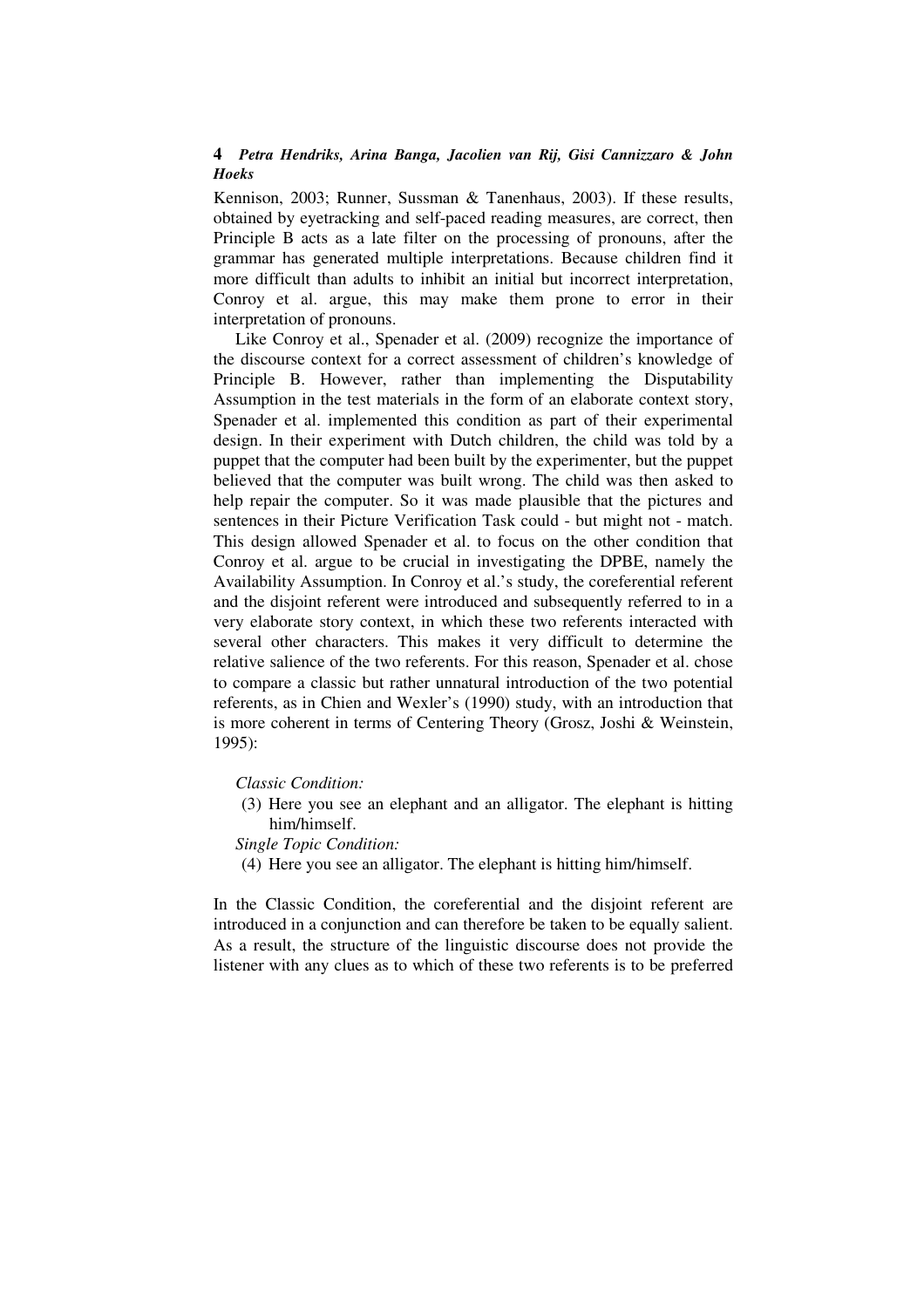as the topic of the second sentence, i.e., the test sentence. In the Single Topic Condition, only the disjoint referent is introduced in the first sentence. As a result, only this referent is a potential topic of the test sentence, according to the definitions of Centering Theory. Furthermore, one of the rules of Centering Theory posits that if there is only one pronoun present in the utterance, this pronoun refers to the topic of the utterance (or backward-looking center, in the terminology of Grosz, Joshi & Weinstein, 1995:214). Thus the discourse structure is neutral regarding the interpretation of the pronoun in (3) but promotes the correct interpretation of the pronoun in (4), independently of Principle B.

Overall, in Spenader et al.'s study children's comprehension of reflexives was significantly better than their comprehension of pronouns, consistent with the existence of a DPBE. But whereas children's comprehension of reflexives was similar across conditions, the DPBE was only observed with pronouns in the Classic Condition (31% errors, compared to 14% errors with reflexives in this condition, which was significantly different). In the Single Topic Condition, the DPBE had disappeared completely. Children's comprehension of pronouns in this condition (17% errors) was not significantly different from their comprehension of reflexives (18% errors). Spenader et al. conclude from this that, for children, pronouns can receive a coreferential as well as a disjoint meaning if the influence of discourse context is neutralized. Therefore, they conclude that children are not yet able to apply Principle B. This explanation is compatible with the optimality theoretic account of the DPBE proposed in Hendriks and Spenader (2005/6). According to this account, Principle B is not a constraint of the grammar but rather is a derived or emergent effect. Principle B emerges when hearers take into account the speaker's perspective in linguistic optimization. This formalizes the reasoning that if the speaker would have wanted to express a coreferential meaning, the best option for the speaker would have been to use a reflexive. As a result, the coreferential meaning is blocked for the pronoun. Assuming that children are not yet able to take into account the speaker's perspective in their linguistic optimization (cf. de Hoop & Krämer, 2005/6; Hendriks & Spenader, 2005/6), this explains why children do not discard the coreferential interpretation for a pronoun. At the same time, the same constraints predict that children's production of pronouns in the Classic Condition is adult-like. This latter prediction was confirmed by the results of Spenader et al.'s elicited production task.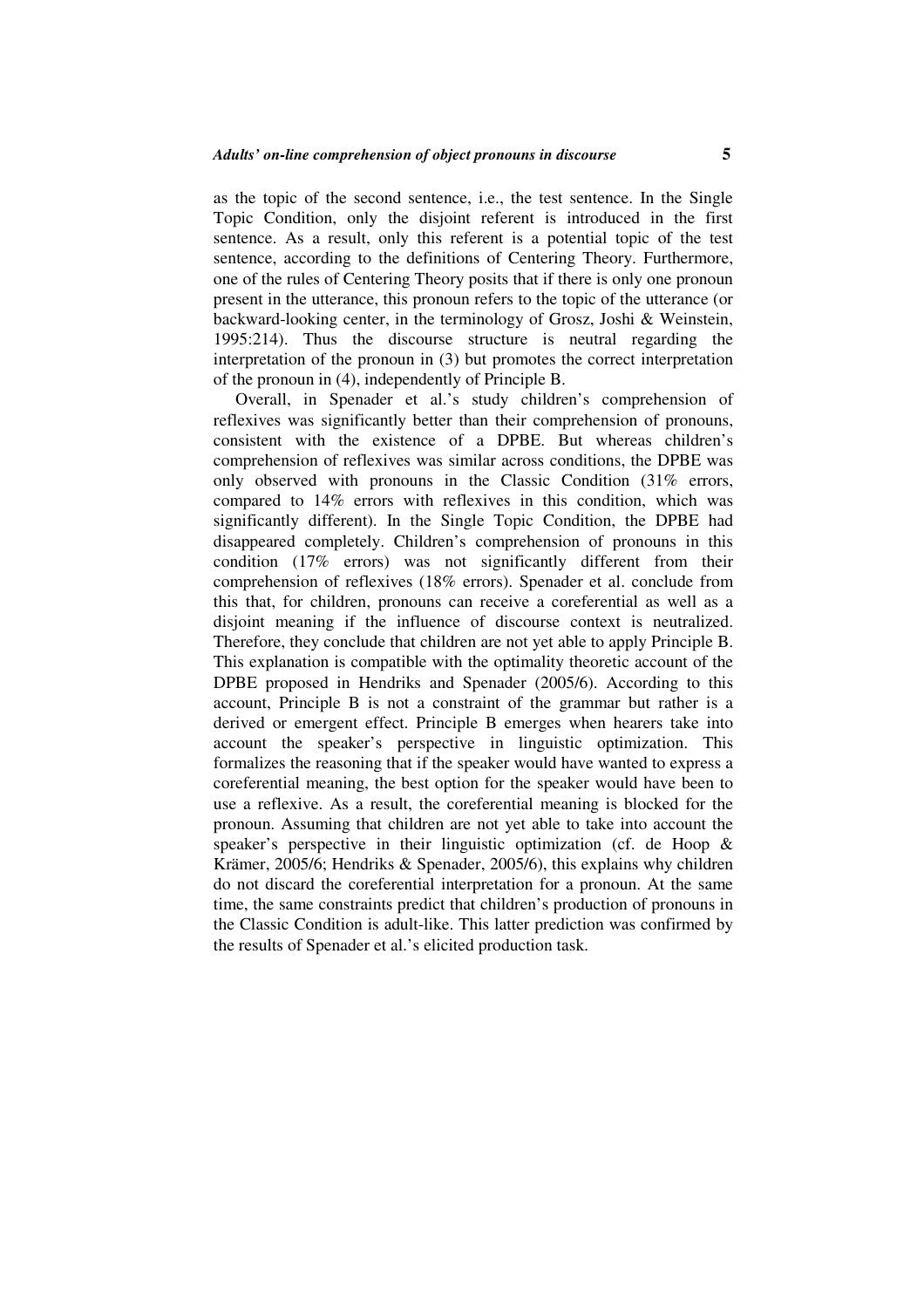So why do children perform so much better with pronouns in the Single Topic Condition than in the Classic Condition? In the Single Topic Condition, as in all other contexts where the disjoint referent is much more salient than the coreferential referent, a general preference for ambiguous pronouns to refer to the discourse topic may facilitate selection of the disjoint referent over the coreferential referent. This preference could have the form of a violable constraint of the grammar, Spenader et al. suggest. Assuming that the other more highly ranked constraints of the grammar do not decide between a coreferential and a disjoint meaning for a pronoun, this weaker discourse constraint comes into play and promotes selection of the topic as the antecedent. In Optimality Theoretic terms, this is known as 'the emergence of the unmarked': usually only the effects of stronger constraints are visible within a language, but in particular circumstances a weaker constraint becomes crucial. In the experimental conditions used in the study of Spenader et al., the effect of this constraint on children's responses would be guessing behavior in the Classic Condition but correct performance in the Single Topic Condition. Adults, on the other hand, do not rely on the use of contextual cues to arrive at their interpretation of the pronoun. Rather, they are able to discard the coreferential meaning on the basis of the constraints of the grammar combined with their reasoning about the speaker's alternative linguistic options. Therefore, they select the disjoint referent also in the Classic Condition.

#### Adults' processing of pronouns

According to Conroy et al. (2009), there are two different sources for children's DPBE errors: (1) an unbalanced discourse context, and (2) a failure to inhibit the initially activated but incorrect coreferential interpretation. Only children are hindered by an unbalanced context. Adults have no problems applying Principle B in these situations. Although Conroy et al. are not explicit about why children, but not adults, can be contextually coerced into an ungrammatical interpretation, it is not unreasonable to assume that they take adult's application of Principle B to be independent of discourse context. Spenader et al. (2009), on the other hand, argue that Principle B is a derived effect, which requires that hearers take into account the speaker's perspective. Although children are unable to derive Principle B effects, a preference for the pronoun to refer to the discourse topic may nevertheless direct children toward the correct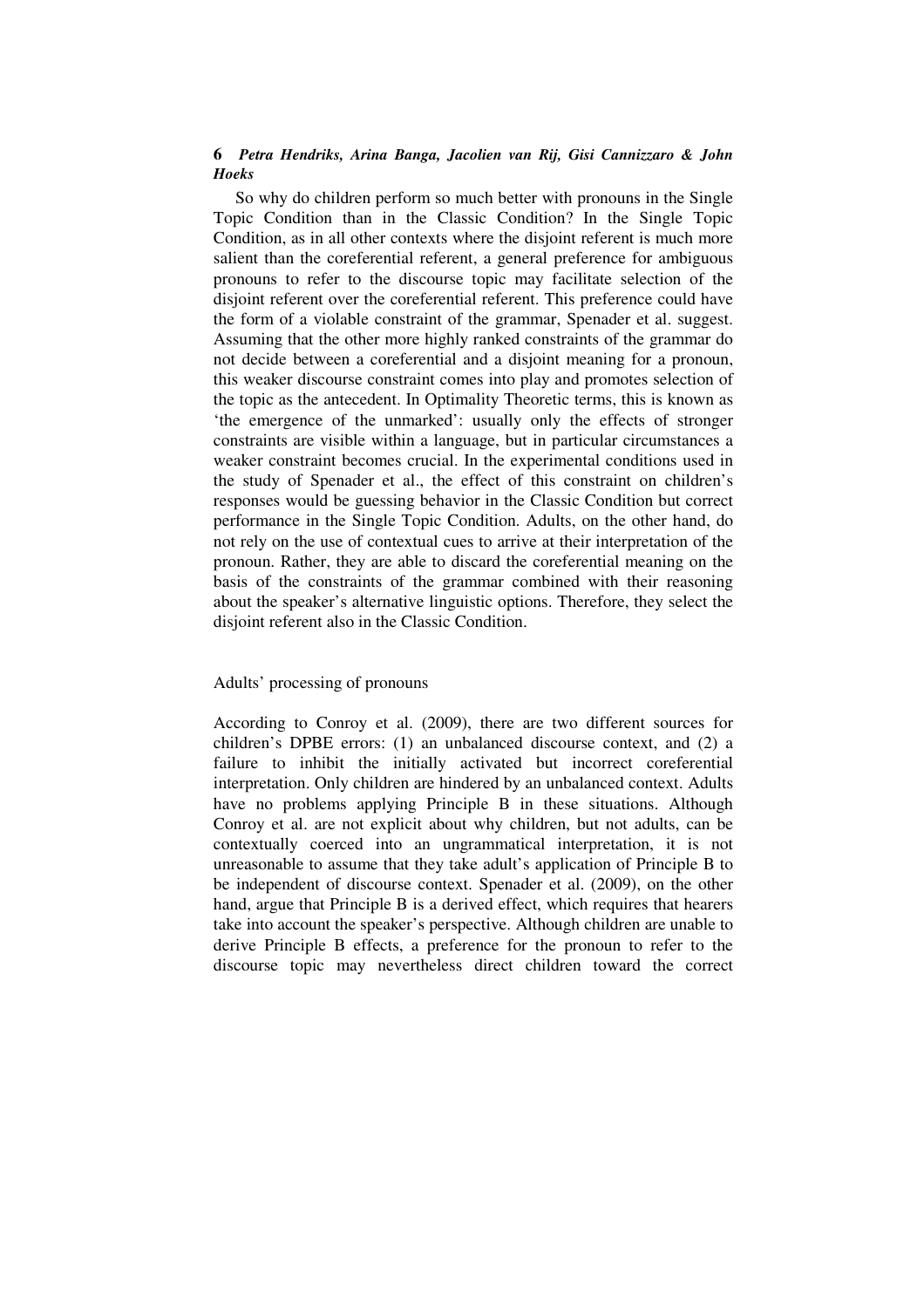interpretation. This preference may have the form of a weak constraint that is part of the grammar. But if this constraint is part of the grammar, its effects may show up in adults' on-line processing as well.

On the basis of these two different positions regarding the DPBE, we can formulate a number of predictions regarding adults' and children's online processing of pronouns. Both for adults and for children, we predict that pronouns are initially ambiguous and activate the coreferential as well as the disjoint referent. This is in line with the results of earlier processing studies (Badecker & Straub, 2002; Kennison, 2003; Runner, Sussman & Tanenhaus, 2003) as well as with the theoretical assumptions of the two accounts under consideration. If a preference for pronouns to refer to the topic is a constraint of the grammar, as Spenader et al. contend, we expect the effects of this preference not to be confined to children's off-line responses. Rather, this preference may also show up in children's and adult's on-line processing. In particular, we predict that children as well as adults will experience more processing difficulty interpreting pronouns in the Classic Condition than in the Single Topic Condition. Because this preference only pertains to the interpretation of pronouns, we expect no effects of context when they process reflexives. In contrast, a prediction that seems compatible with Conroy et al.'s account of the DPBE is that effects of context are observable neither in adults' on-line processing of reflexives nor in their on-line processing of pronouns.

In this study, we focus on adults' on-line processing and investigate the predictions regarding adults' on-line comprehension of pronouns and reflexives. In the next section, we describe the details of our eyetracking experiment with Dutch adults, in which we use similar materials as Spenader et al. (2009).

#### **Experiment**

#### Participants

Twenty-five adult native speakers of Dutch participated in this study. Most of them were university students, who participated voluntarily. One participant was excluded from data analysis because his other native language was Frisian, and pronouns in Dutch and Frisian have different properties. Therefore, our analyses are based on the data of the resulting 24 participants: 13 men and 11 women (mean age 22 years, age range 18-27).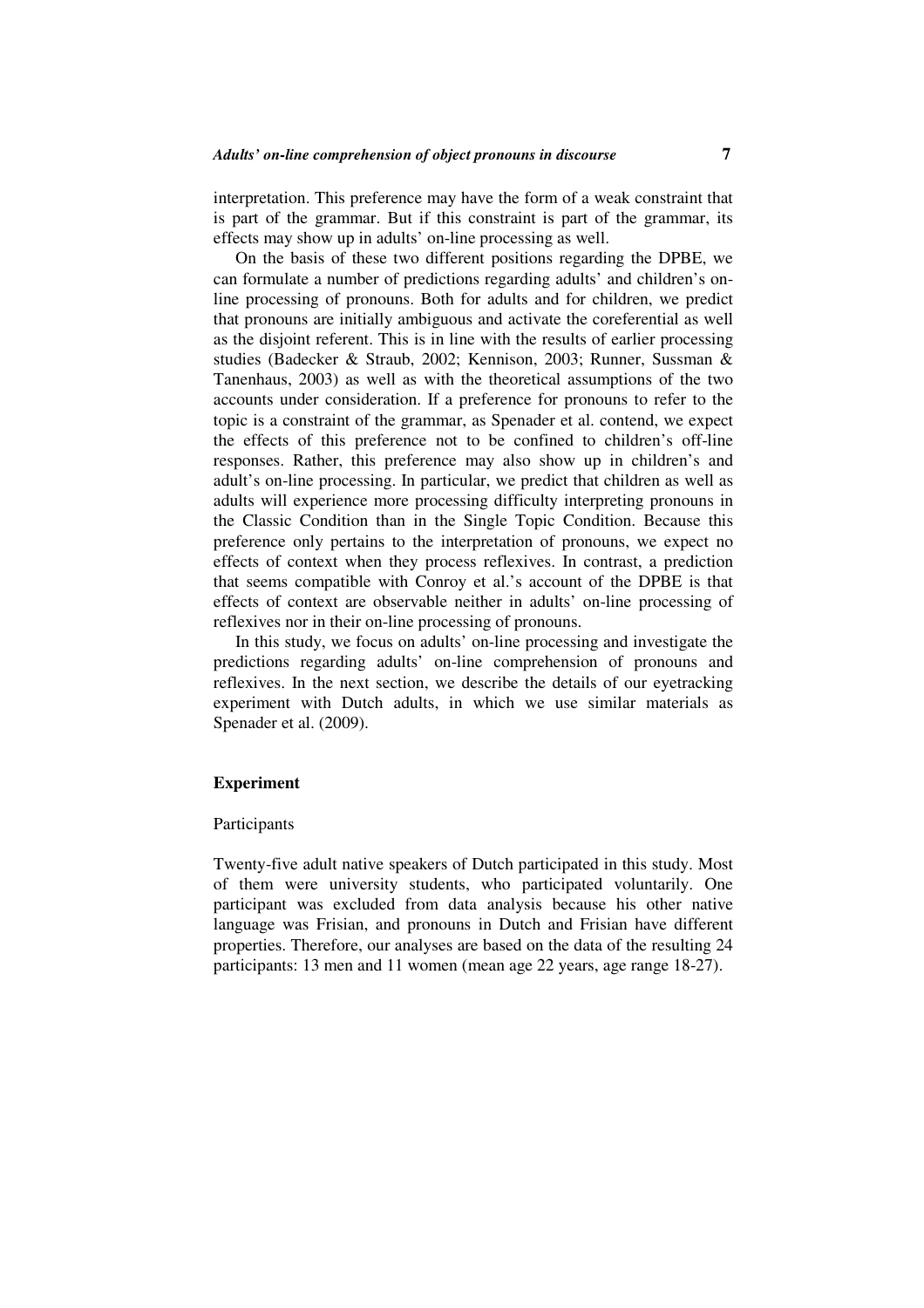#### Materials and design

Each item consisted of a pre-recorded sequence of two sentences in combination with a picture. The sequences of sentences consisted of an introductory sentence followed by the test sentence. The pictures displayed two animals of approximately equal size engaged in a self-oriented or other-oriented action (see Figure 1).



*Figure 1.* A picture displaying a self-oriented action (left) and a picture displaying an other-oriented action (right), adapted to black and white print.

The recorded sentences were spoken by a female student, who had a neutral Dutch accent. The first sentence of each sentence pair served as an introduction of the character(s) and the setting, whereas the second sentence contained an anaphor which referred back to one of the two referents introduced in the previous sentence, or to the single referent introduced in the previous sentence. Based on the criteria discussed in Spenader et al. (2009), the following verbs were used in the second sentence: *aankleden* 'to dress', *bijten* 'to bite', *kietelen* 'to tickle', *schilderen* 'to paint'/*tekenen* 'to draw', *slaan* 'to hit', *vastbinden* 'to tie', *wijzen naar* 'to point at' and *schminken* 'to make up'.

Two factors were manipulated in the experimental items. The first factor was Type of Introductory Sentence: The introductory sentence introduced both animals (Classic Condition, or *C*) or only one of the animals (Single Topic Condition, or *S*). The second factor was Type of Anaphor: The sentences contained a pronoun (*P*) or reflexive (*R*). An example of each of the four resulting experimental conditions is given in (5)-(8).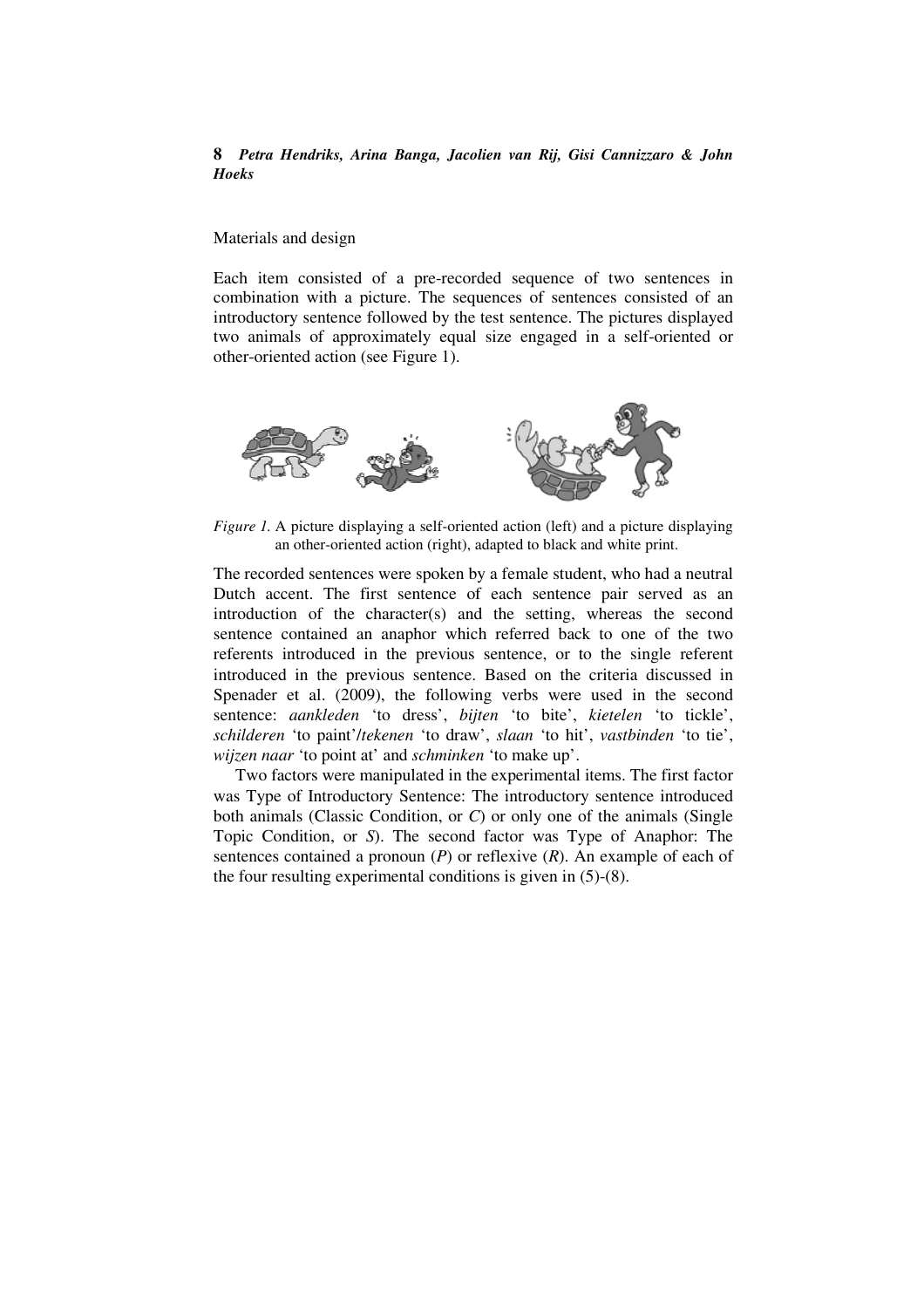*Classic Condition+Pronoun (CP):* 

(5) Een aap en een schildpad zijn op het strand. De aap kietelt hem. 'A monkey and a turtle are on the beach. The monkey is tickling him.'

*Classic Condition+Reflexive (CR):* 

- (6) Een aap en een schildpad zijn op het strand. De aap kietelt zichzelf. 'A monkey and a turtle are on the beach. The monkey is tickling himself.'
- *Single Topic Condition+Pronoun (SP):*
- (7) Een schildpad is op het strand. De aap kietelt hem.
	- 'A turtle is on the beach. The monkey is tickling him.'

*Single Topic Condition+Reflexive (SR):* 

- (8) Een schildpad is op het strand. De aap kietelt zichzelf.
	- 'A turtle is on the beach. The monkey is tickling himself.'

Four versions of the experiment were constructed by a Latin square design, so that each list contained four items of each condition and one version of each item. This was done by using each of the 8 verbs twice, but with different pairs of animals. As a result, each version of the experiment consisted of 16 experimental items, distributed equally over four blocks. In addition, to distract the attention of the participants from the goal of the experiment, 32 filler items were included which were also preceded by an introductory sentence but did not contain an anaphor. Of these fillers, 18 contained a transitive verb and a definite description as the direct object, and 14 contained an intransitive verb. See Banga (2008) for all four lists as well as a detailed discription of the distribution of experimental items and fillers over the lists. For half of the experimental items, the test sentence and the picture matched, whereas for the other half of the items the test sentence and the picture did not match with respect to the orientation of the action (self-oriented vs. other-oriented, see Appendix). Also for the fillers, half of the sentences and pictures matched, whereas the other half did not match with respect to the meaning of the predicate. The matching items are expected to lead to a 'yes' response by participants, whereas the mismatching items are expected to lead to a 'no' response.

To obtain eye-movement data for the correct and the incorrect referent, two areas of interest (AOI) were defined in each picture. The first AOI is the referent that is the subject of the test sentence (NP1), which also is the patient of a self-oriented action. The second AOI is the other referent (NP2), which is the patient of an other-oriented action or the bystander in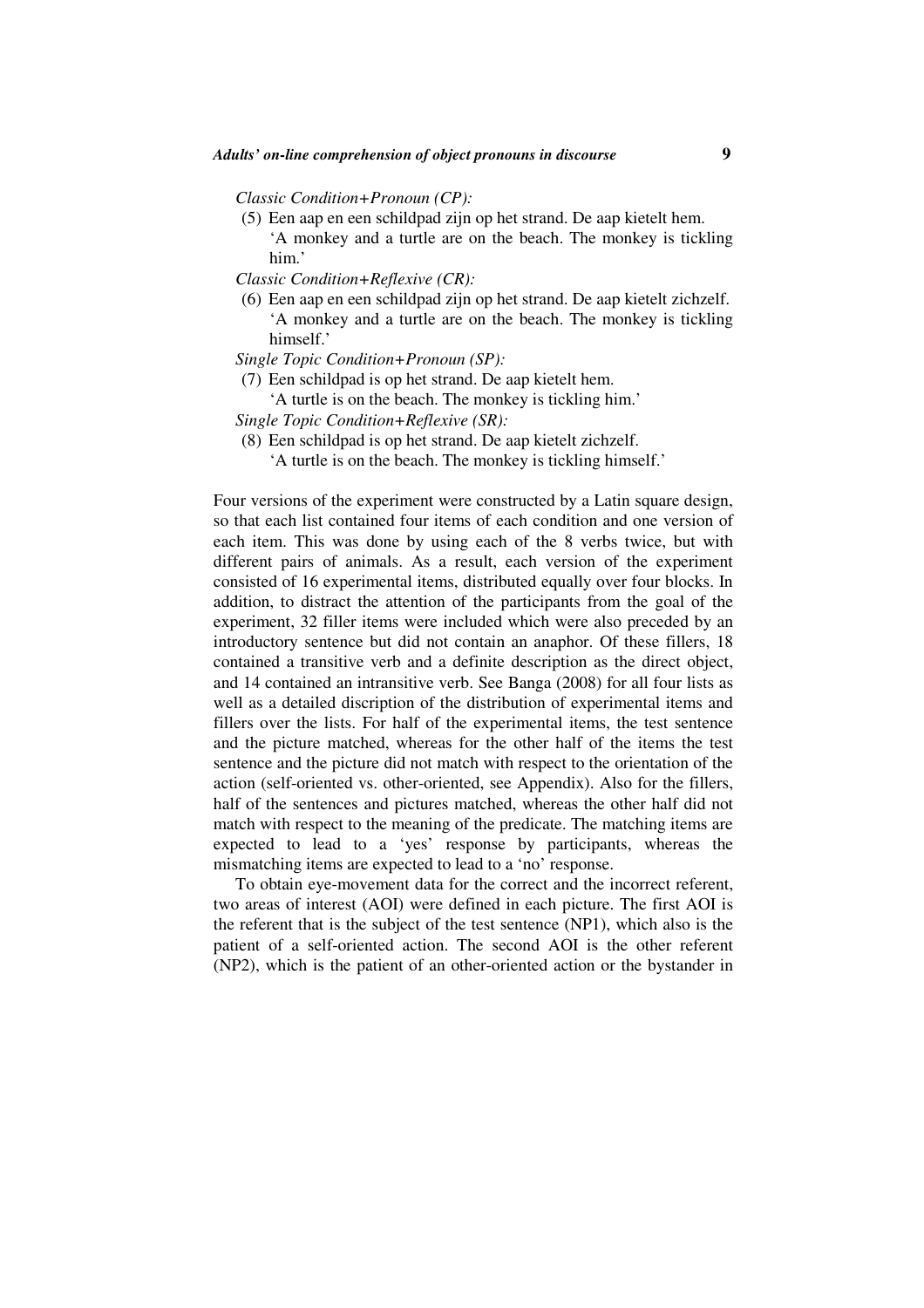case of a self-oriented action. The borders of the AOIs were drawn by hand at approximately 1 cm distance around the two animals on the pictures, except when the animals (almost) touched each each other. In that case the borders of the AOIs were drawn closer to the edges of the animals, so that there would be no overlap between the AOIs. See Figure 2 for examples of AOIs.



*Figure 2.* Defining the areas of interest (AOIs). AOIs were drawn by hand at approximately 1 cm distance around the animals on the pictures, except when the animals (almost) touched each other.

#### Procedure

Using a remote Tobii T120 eyetracker in combination with two computers, we measured adults' accuracy, reaction times and eye movements during a Picture Verification Task. One computer with E-Prime (Schneider, Eschman & Zuccolotto, 2002) was used for stimuli presentation and collection of the accuracy and reaction time data. The other computer with Tobii Studio software was used for collecting the gaze data (in this study, at a frame rate of 60 Hz). The remote Tobii eyetracker is integrated in a 17 inch TFT monitor, has no visible or moving tracking devices, and allows a freedom of head movement of 44 x 22 x 30 cm. The eye-movement data reported are an average of both eyes.

Participants were tested individually in a room without any windows, in which the eyetracker and associated equipment are located. They were seated in front of the Tobii eyetracker monitor, with a keyboard attached to the E-Prime computer placed before them. The experimental procedure involved four parts. The first part was the calibration, the second part was a training session of three items through which the participants were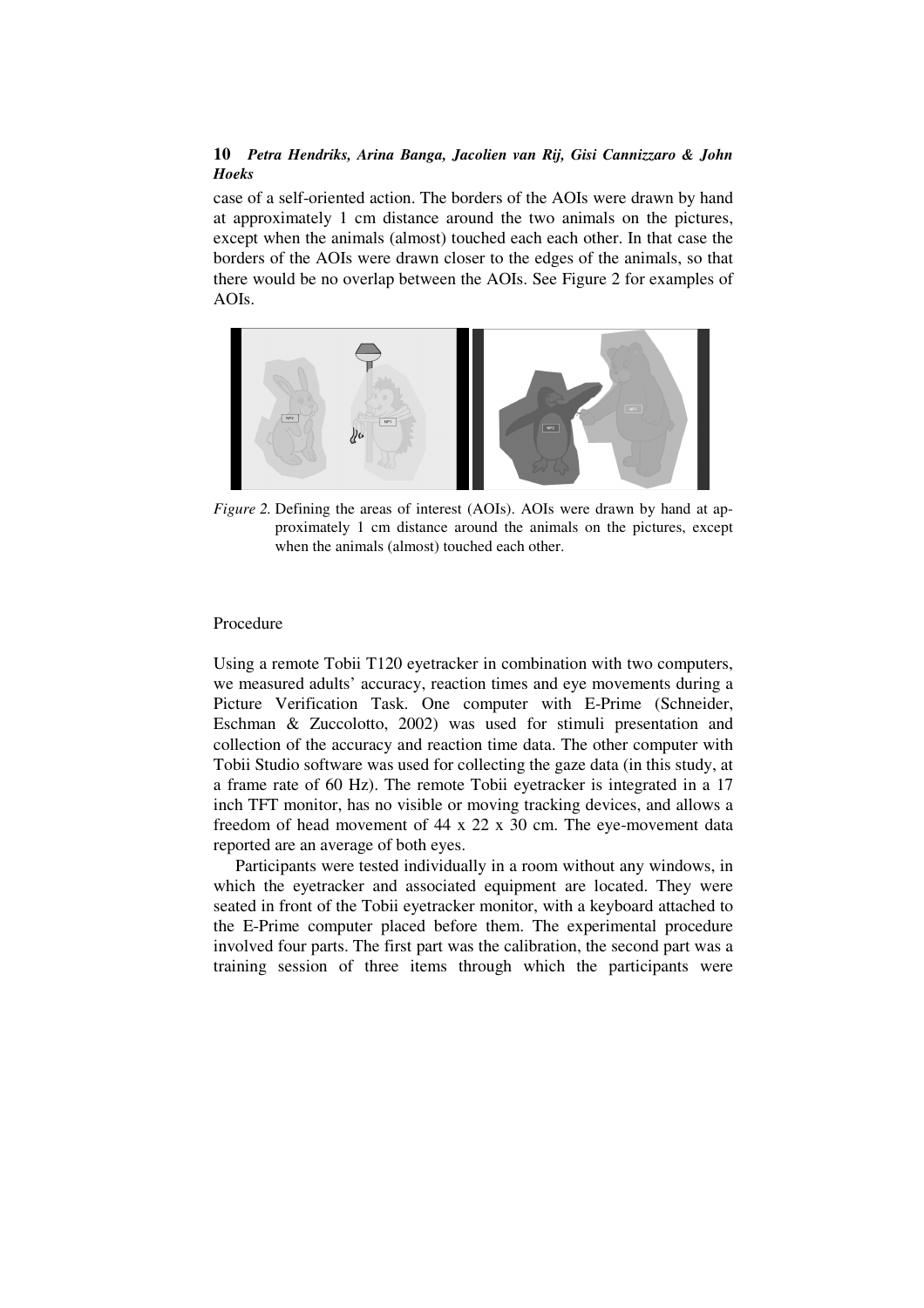familiarized with the experimental procedure, the third part was the actual experiment, and the fourth part was a questionnaire requesting some basic personal information that the participant was asked to complete. Men and women were equally distributed over the four different versions of the experiment.

The participants were told that they were going to listen to a series of short stories while looking at pictures on the computer screen. The picture always appeared on the screen first, followed by the start of the sound file after approximately 1000 ms. The participants were asked to register as fast and as accurately as possible whether the second sentence of the story they heard corresponded to the picture they saw. If it did, the participants had to press the 'Q' key on the keyboard; if it did not, they had to press the 'P' key. The entire test session lasted about 25 minutes.

#### **Results**

#### Responses

Although it is to be expected that adults hardly make any errors in the Picture Verification Task, the accuracy of responses was analyzed to confirm this expectation.<sup>2</sup> In total 335 responses were given, of which  $322$ (96%) were correct and only 13 (4%) were incorrect. Note that a correct response means an intended response, whereas a 'yes' response means that the sentence is judged to match the picture. For the four conditions, the proportions of correct responses out of the total amount of responses were calculated for each participant and for each item. The mean proportions of correct responses and their standard deviations, all based on participant analysis, are listed in Table 1.

*Table 1.* Mean proportions of correct responses, and standard deviations, in the Picture Verification Task.

| Pronoun |              |       |              | Reflexive |         |              |  |
|---------|--------------|-------|--------------|-----------|---------|--------------|--|
|         | Classic      |       | Single Topic |           | Classic | Single Topic |  |
| Prop.   |              | Prop. |              | Prop.     | SD      | Prop.        |  |
| ) 93    | $\mathbf{1}$ | N 99  | ነ በ7         | $\Omega$  | ገ በበ    | ) Q1         |  |

The proportions were first arcsine-transformed. Repeated Measures ANOVAs were then run on these transformed proportions with Type of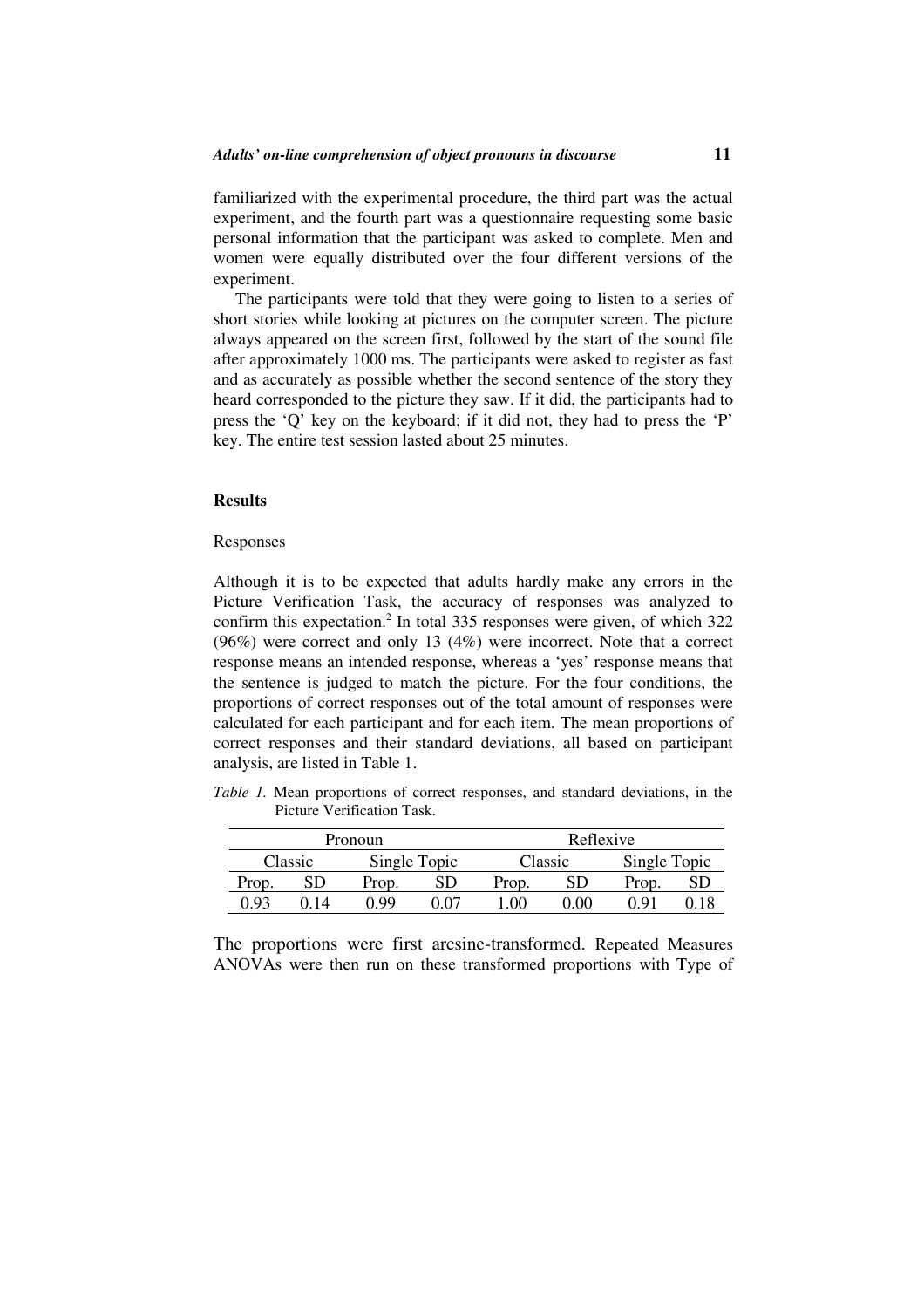Introductory Sentence (classic versus single topic) and Type of Anaphor (pronoun versus reflexive) as within-participants and within-items factors. No significant main effects were found for Type of Introductory Sentence, or Type of Anaphor (all *F-*values < 1). There was also no significant interaction of Type of Introductory Sentence x Type of Anaphor (*p*-values > .10). So the few errors that were made were equally distributed across conditions.

#### Reaction times

In addition to their responses in the Picture Verification Task, we also measured participants' reaction times on the task. Differences in reaction times between conditions are generally considered to be an indication of differences in processing difficulty. If a preference for pronouns to refer to the topic is part of the grammar (cf. Spenader et al., 2009), we expect pronouns to take more time to be interpreted in the Classic Condition than in the Single Topic Condition. If, on the other hand, context does not play a role in adults' on-line processing of pronouns (cf. Conroy et al., 2009), we do not expect any significant differences between the two conditions. For reflexives, both accounts predict that there will not be any differences between the two conditions.

Only correct responses were included in the analysis of reaction times. Although no accuracy differences were found between the four conditions, this was done to rule out the possibility that incorrect responses may have influenced reaction times. For the four conditions, the mean reaction times and the standard deviations were calculated for each participant and for each item. Reaction times were measured from the onset of the anaphor (i.e., the disambiguating word *hem* 'him' or *zichzelf* 'himself') until the response given. The mean reaction times and standard deviations are listed in Table 2 and are graphically presented in Figure 3. Numbers are based on participant analysis.

| Pronoun |         |    |              | Reflexive |         |              |  |
|---------|---------|----|--------------|-----------|---------|--------------|--|
|         | Classic |    | Single Topic |           | Classic | Single Topic |  |
| RТ      |         | RТ |              |           |         |              |  |
| 1640    |         |    | 364          |           | 355     | 22. JU       |  |

*Table 2.* Mean reaction times (in ms), and standard deviations, measured from onset of anaphor.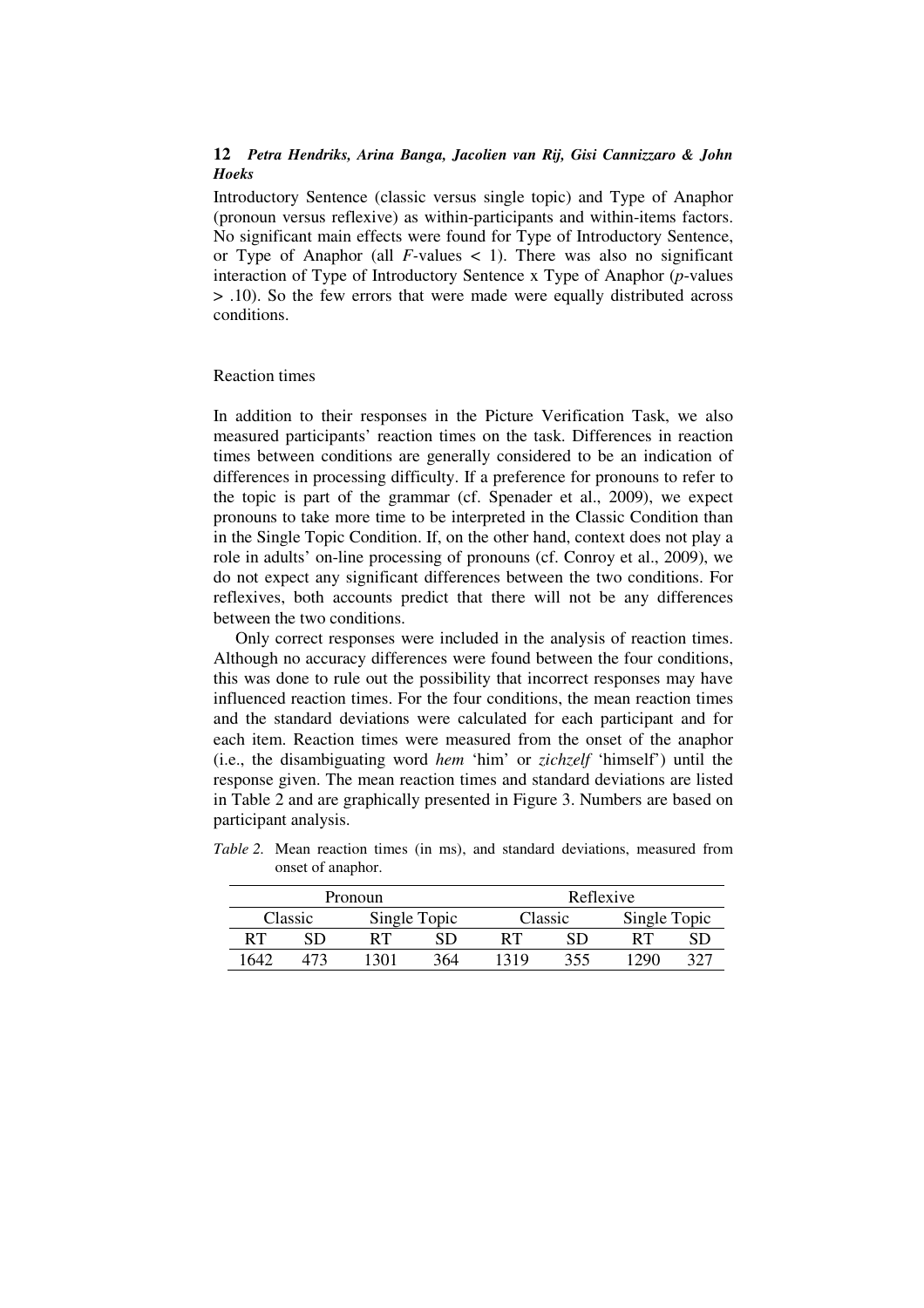

*Figure 3.* Mean reaction times measured from onset of anaphor.

Repeated Measures ANOVAs were run on the reaction times with Type of Introductory Sentence (classic versus single topic) and Type of Anaphor (pronoun versus reflexive) as within-participants and within-items factors. The main effect of Type of Introductory Sentence was significant by participants, but did not reach significance in the analysis by items,  $F_1(1,23) = 8.57$ ,  $MSE = 78391.010$ ,  $p = .008$ ;  $F_2(1,13) = 1.71$ ,  $MSE =$ 92937.804,  $p = .213$ . Similarly, the effect of Type of Anaphor was significant by participants but not by items,  $F_1(1,23) = 8.134$ ,  $MSE =$ 100829.805,  $p = .009$ ;  $F_2(1,13) = 2.93$ ,  $MSE = 88210.522$ ,  $p = .111$ . These effects, however, were qualified by a significant interaction of Type of Introductory Sentence x Type of Anaphor,  $F_1(1,23) = 6.89$ ,  $MSE =$ 84236.47,  $p = .015$ ;  $F_2(1,13) = 11.500$ ,  $MSE = 0.010$ ,  $p = .005$ . Paired ttests with Bonferroni correction showed that responses to pronouns in the Classic Condition took longer than responses in any of the other three conditions (all  $p$ -values  $\lt$  .005). Reaction times in these latter three conditions were not significantly different.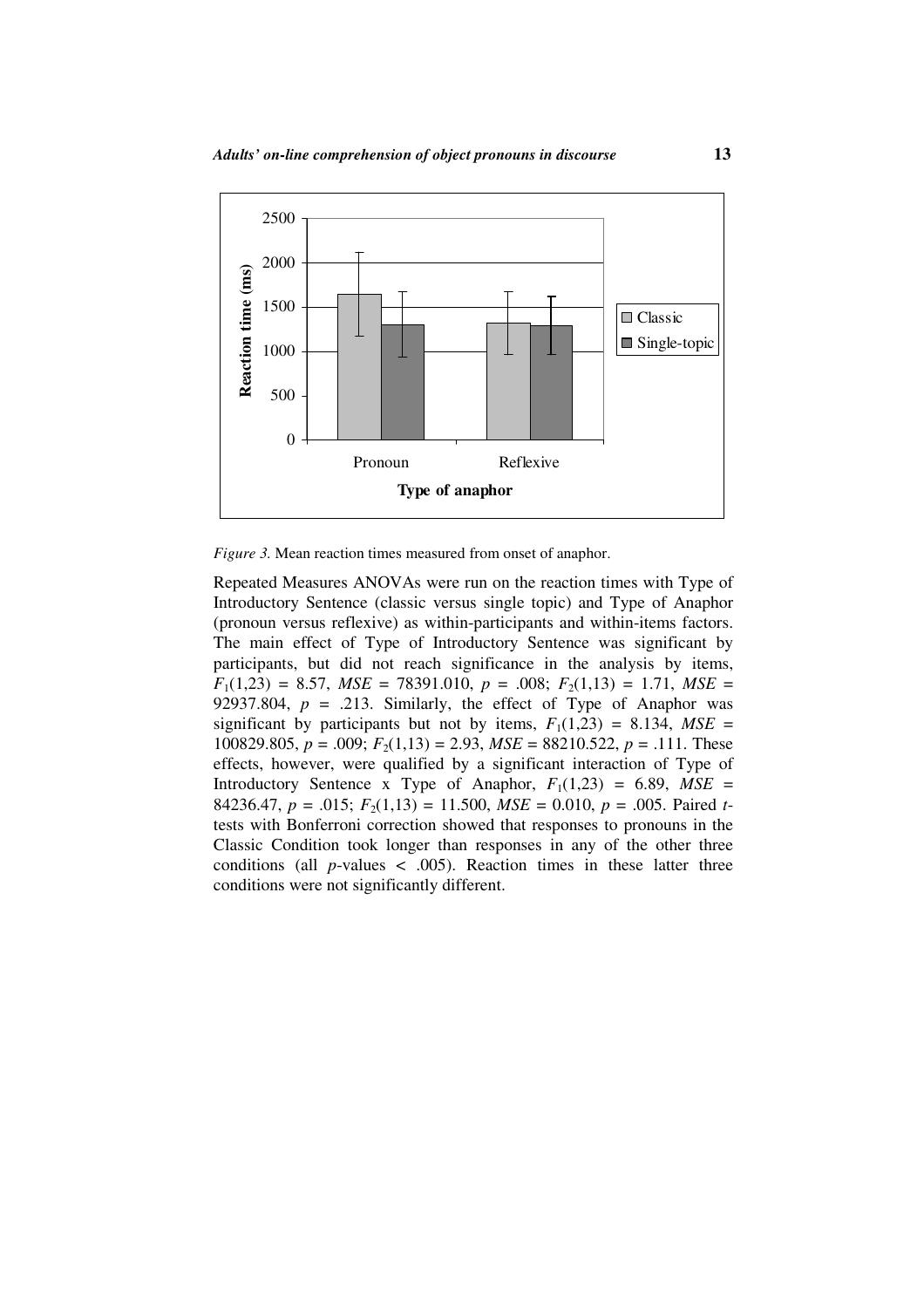Eye movements

In addition to collecting reaction times, we recorded the eye movements of the participants, as the timing and pattern of looks to potential referents provides information about which referents are considered during the comprehension of pronouns and reflexives (Runner, Sussman & Tanenhaus, 2003; Sekerina, Stromswold & Hestvik, 2004).

We looked at the following two measures in the participant's eyemovement data: (1) mean proportions of observation length to the correct referent, and (2) mean time to first fixation on the correct referent. Observation length is an overall measure of sentence interpretation that aggregates all looking times to a given referent (or to be more precise: within the area of interest defined for that referent) from the onset of the anaphor until the participant has given a response. The onset of the anaphor is the disambiguating point in the sentence and in most items the last word of the sentence.<sup>3</sup> Because of individual differences in reaction times (i.e., time between onset of anaphor and actual response), observation lengths are normalized by dividing the observation length for the correct referent by the sum of the observation length for the correct referent and the observation length for the incorrect referent. If participants look less at the correct referent in a particular condition as compared to another condition, we may assume that they find the correct referent a less probable antecedent for the anaphor in this condition than in the other condition. The second measure, mean time to first fixation on the correct referent, is the time in milliseconds from the onset of the anaphor until the start of the first fixation on the correct referent (or to be more precise: within the area of interest defined for the correct referent). It is an early measure of sentence interpretation that yields an indication of how much time it took the participant to zoom in on the correct referent for the first time after the onset of the anaphor. The faster this process, the easier accessing the correct interpretation seems to be. So if participants take less time to fixate on the correct referent in a particular condition as compared to another condition, we may assume that they find it easier to access the correct referent in this condition.

Mean proportions of observation length are listed in Table 3 and graphically presented in Figure 4.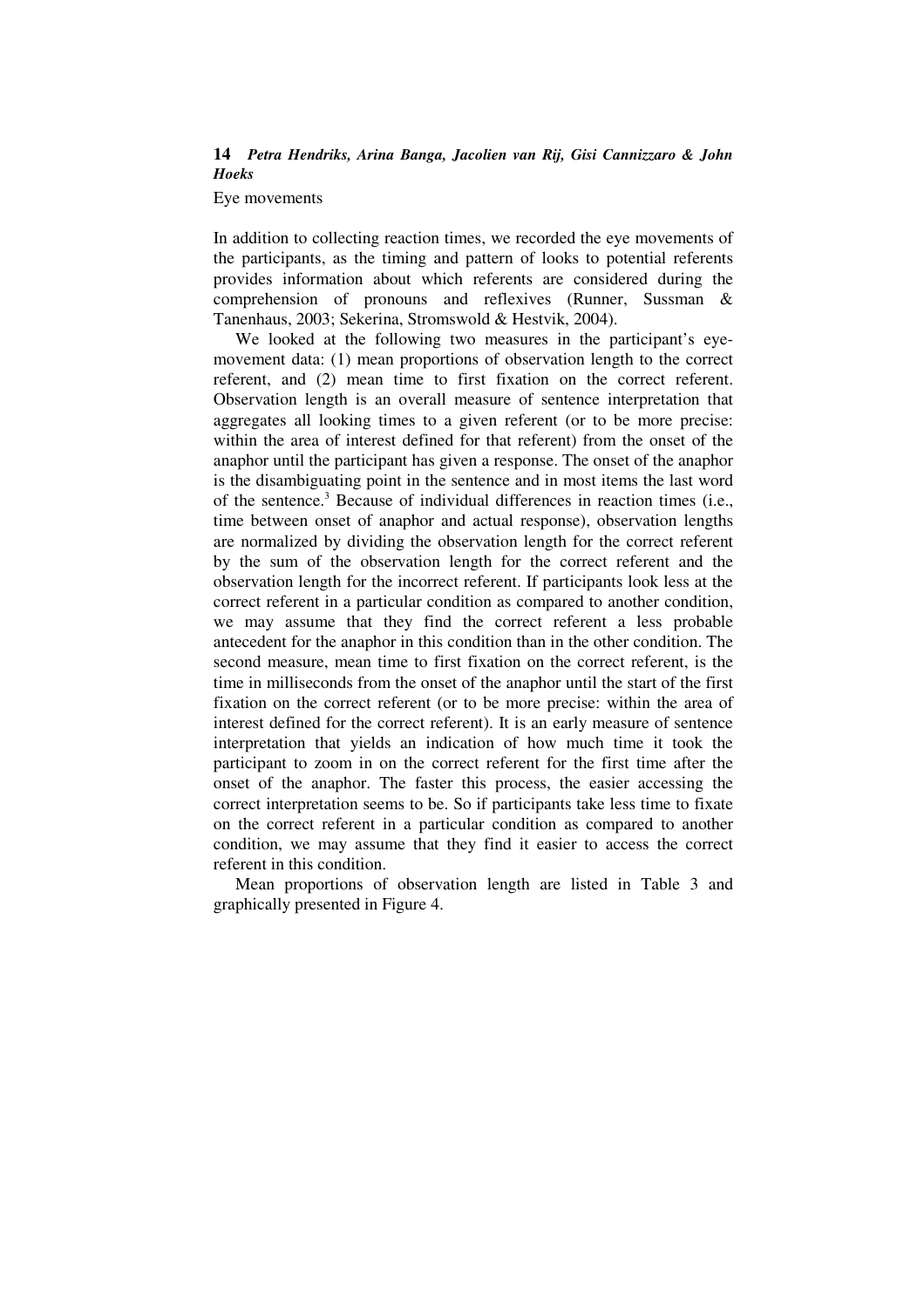measured from onset of anaphor until correct response. Pronoun Reflexive Classic Single Topic Classic Single Topic Prop. SD Prop. SD Prop. SD Prop. SD

0.39 0.16 0.43 0.34 0.73 0.18 0.69 0.12

*Table 3.* Mean proportions of observation length, and standard deviations,



*Figure 4.* Mean proportions of observation length, measured from onset of anaphor until correct response.

The proportions were first arcsine-transformed. Repeated Measures ANOVAs were then run on these transformed proportions with Type of Introductory Sentence (classic versus single-topic) and Type of Anaphor (pronoun versus reflexive) as within-participants and within-items factors. There was no main effect of Type of Introductory Sentence (both *F*-values  $<$  1), but a main effect of Type of Anaphor was found,  $F_I(1,21) = 41.51$ , *MSE* = 0.273,  $p < .001$ ;  $F_2(1,15) = 17.01$ ,  $MSE = 0.553$ ,  $p < .001$ . In the reflexive conditions  $(M = 0.71)$ , higher proportions of observation length were to the intended referent compared to the pronoun conditions  $(M =$ 0.41). No interaction between Type of Introductory Sentence x Type of Anaphor was found (*p*-values > .30).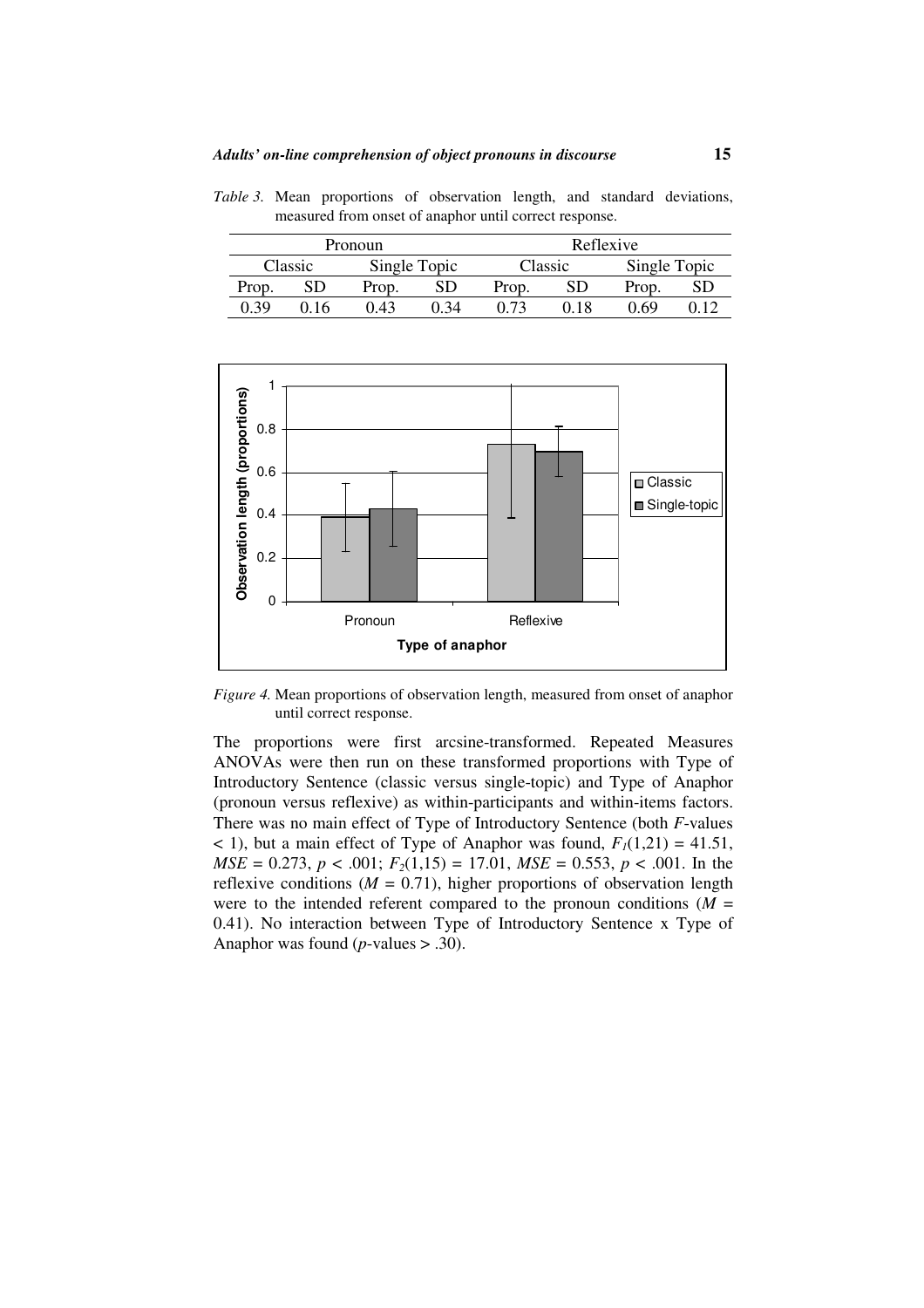The mean times to first fixation on the correct referent were also analyzed. These data are listed in Table 4 and are graphically presented in Figure 5.

*Table 4.* Mean time to first fixation (TtFF) (in ms) and standard deviations, measured from onset of anaphor.

| Pronoun |         |              |     | Reflexive |     |              |  |
|---------|---------|--------------|-----|-----------|-----|--------------|--|
|         | Classic | Single Topic |     | Classic   |     | Single Topic |  |
| TtFF    |         | TtFF         |     | TtFF      |     | TtFF         |  |
| 358     |         | 323          | 278 |           | -87 |              |  |



*Figure 5.* Mean time to first fixation, measured from onset of anaphor.

Repeated Measures ANOVAs were run on the mean times to first fixation on the correct referent with Type of Introductory Sentence (classic versus single-topic) and Type of Anaphor (pronoun versus reflexive) as withinparticipants and within-items factors. No main effect of Type of Introductory Sentence emerged (both *F*-values < 1), but a main effect of Type of Anaphor was found, *F1*(1,22) = 39.852, *MSE* = 39387.44, *p* < .001;  $F_2(1,12) = 15.77$ , *MSE* = 65886.81, *p* = .002. For the reflexive conditions  $(M = 79 \text{ ms})$ , the time to the first fixation on the correct referent was shorter than for the pronoun conditions  $(M = 340 \text{ ms})$ . No interaction between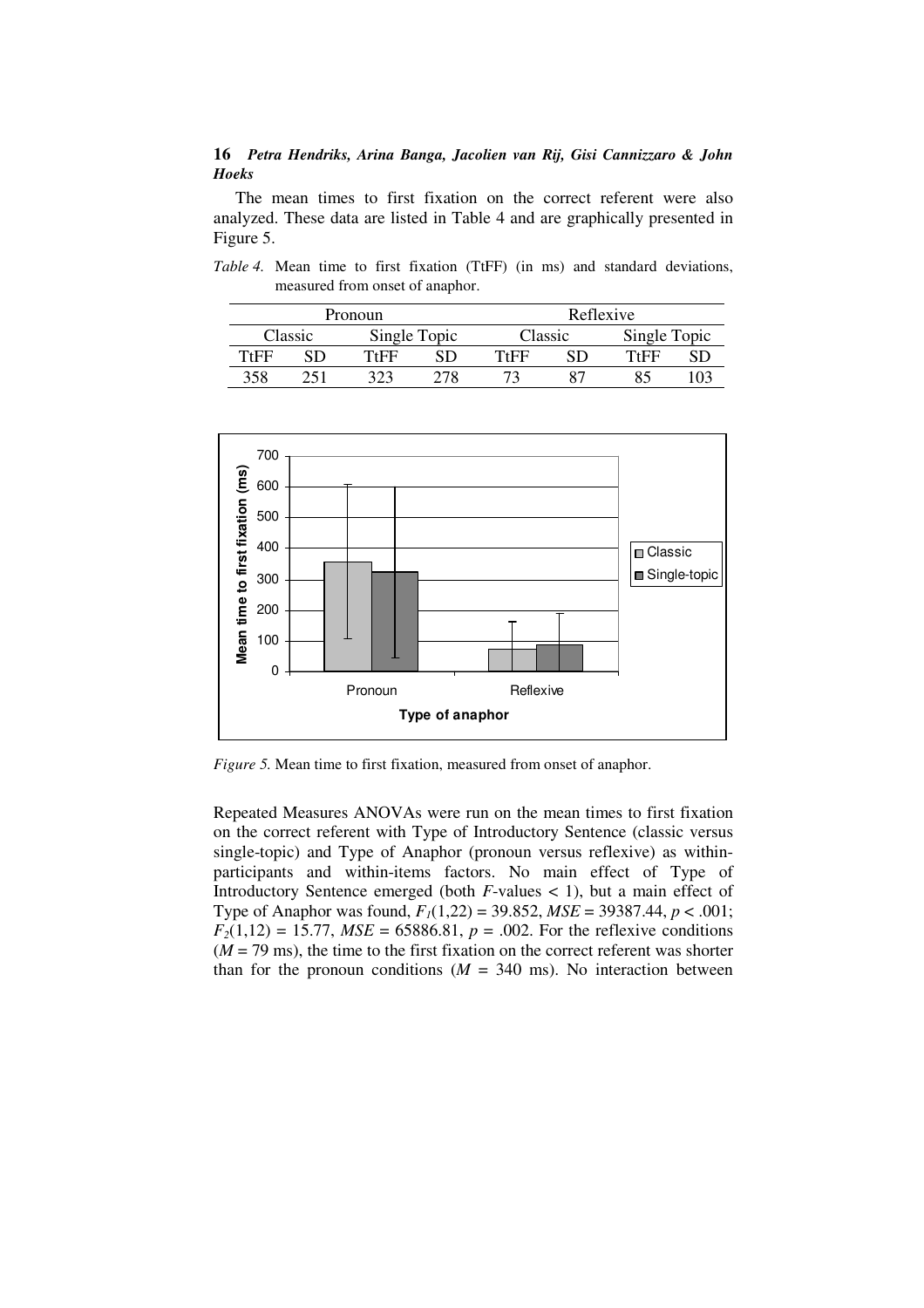Type of Introductory Sentence x Type of Anaphor was found (*F-*values < 1).

#### **Discussion**

Adults' on-line comprehension of anaphora

The central question of our study is whether and how discourse context influences adults' on-line comprehension of pronouns. On the basis of the literature, two competing hypotheses were formulated. The first hypothesis, derived from Conroy et al.'s (2009) reductionist account of the DPBE, is that discourse context has no significant effects on adults' on-line comprehension of pronouns. The second hypothesis, based on Spenader et al.'s (2009) optimality theoretic explanation of the DPBE, is that constraints on local discourse coherence not only have effects on children's off-line responses but also on adults' on-line processing of pronouns.

We looked at adults' accuracy, reaction times and eye movements during the Picture Verification Task. As both accounts would predict, the adult participants in our study hardly made any comprehension errors. However, their reaction times with pronouns in the Classic Condition were significantly longer than their responses in the other three conditions. This suggests that the adults experienced more processing difficulties with pronouns in the Classic Condition than in the Single Topic Condition.Thus, the results of our on-line study with adults are consistent with the results of Spenader et al's off-line study with children. They found that children make more errors on pronoun interpretation in the Classic Condition than in the Single Topic Condition. Because children's errors and adults' processing difficulties occur in the same experimental condition, it is not implausible that they stem from the same source. That is, adults' longer reaction times for pronouns in the Classic Condition may provide support for Spenader et al.'s suggestion that the observed preference for pronouns to refer to the topic is part of the grammar.

Participants' eye movements however showed a different picture. The two measures we looked at only showed a main effect of type of anaphor: Participants looked shorter at the correct referent for the pronoun than for the reflexive, and it took them longer to fixate on the correct referent for the pronoun than for the reflexive. However, the two measures showed no effects of context. Participants did not look shorter at the correct referent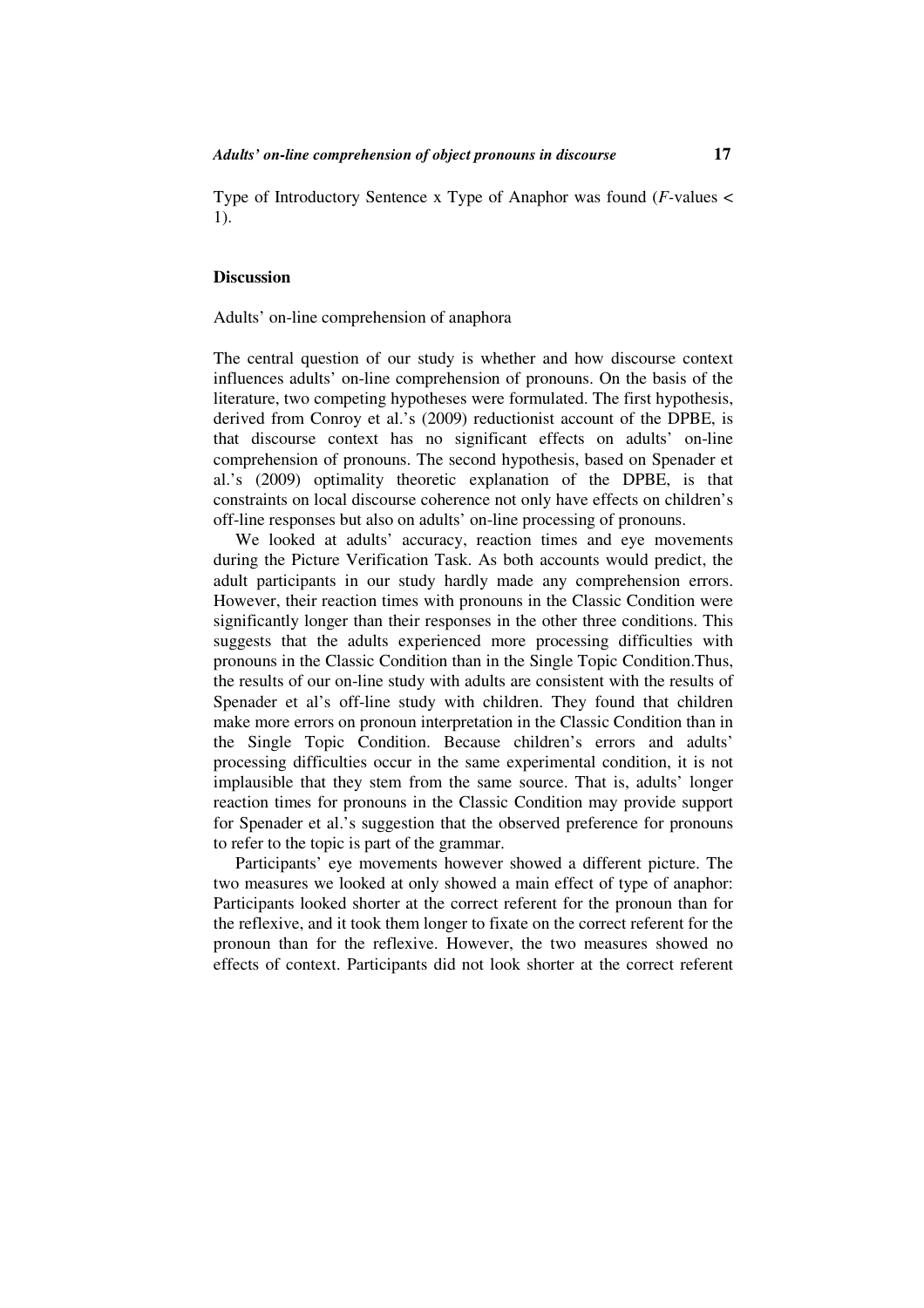for the pronoun in the Classic Condition than in the Single Topic Condition, nor did it take them longer to fixate on the correct referent for the first time. These results then seem to support the account of Conroy et al., since adults do not appear to be influenced by discourse context in their looking behavior when interpreting pronouns or reflexives. So the reaction times appear to support an analysis according to which discourse context has a significant effect on adults' processing of object pronouns, whereas the eye-movement data appear to support an analysis according to which discourse context has no effects at all. How are we to reconcile these different results?

Generally speaking, eye movements do not seem to be as strongly linked to processing difficulty as reaction times. It is very well possible that the eye movements in our study have been influenced by the task. To investigate this possibility, we looked at the proportions of fixations to the correct and incorrect referent over time. As can be seen from the graphs in the Appendix (Figures a-d), the pictures had a considerable effect on the eye movements. If the picture presents an other-oriented action, as with pronouns in the match conditions and reflexives in the mismatch conditions, the pattern of looks is very similar. In these cases, participants looked at both referents approximately equally often, somewhat more than 40% of times. This pattern is clearly distinct from the pattern that can be observed with pictures presenting a self-oriented action. For pronouns in the mismatch conditions as well as reflexives in the match conditions, more looks (almost 60%) are to the agent of the self-oriented action, which is at the same time the patient of the action. Fewer looks (roughly 30%) are to the other referent. This results in a dominance of looks to the correct referent (the target) for the reflexive but to the incorrect referent (the distractor) for the pronoun.

The effects of the pictures are large enough perhaps to have masked potential context effects in the eye-movement data. On all numerical measures, pronouns in the Classic Condition seem most difficult for participants. Pronouns in the Classic Condition gave rise to the longest reaction times, the shortest observation lengths to the corect referent, and the longest times to first fixation on the correct referent. Although only the result from reaction times is significant, the tendencies displayed in the eye-movement data are certainly not incompatible with the result from reaction times.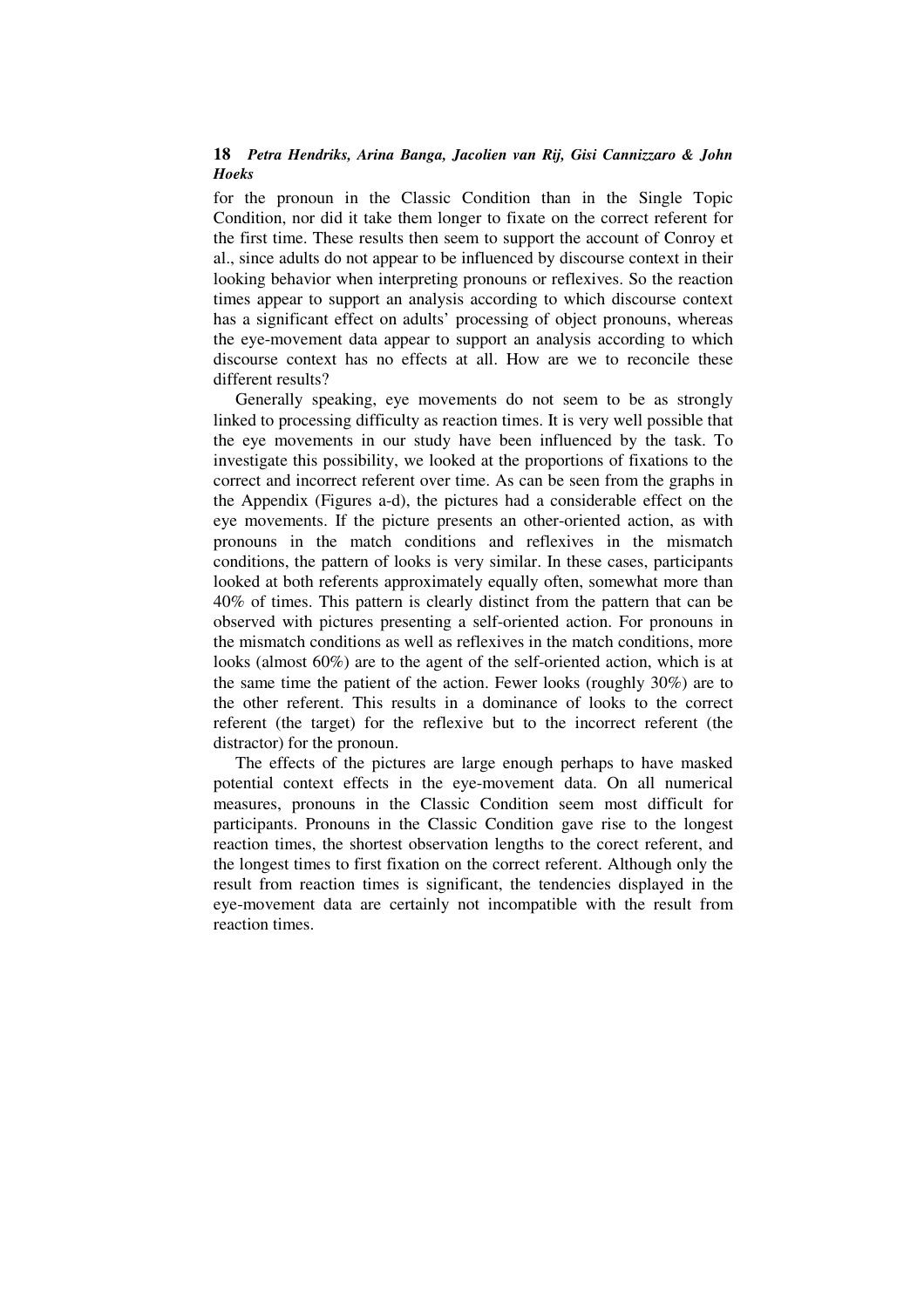#### Implications for child language research

The present study investigated adults' on-line processing of pronouns and reflexives. It revealed certain similarities between adults' on-line processing and children's off-line interpretation. These similarities indicate that for children as well as adults pronouns in the Classic Condition are more difficult to interpret than pronouns in the Single Topic Condition or reflexives in either condition. These results follow from the predictions of Spenader et al. (2009), who assume that children are not yet able to apply Principle B of Binding Theory but use cues from discourse context whenever they can to interpret pronouns. Adults' reaction times for pronouns in the Single Topic Condition were comparable to their reaction times for reflexives in either condition. This suggests that adults are helped by a coherent discourse too.

Our study also displayed differences between adults' on-line processing and children's off-line interpretation. Whereas children's off-line interpretation of object pronouns is heavily influenced by discourse context, as was shown by Conroy et al. (2009) and Spenader et al. (2009), we did not find any effects of discourse context in the eye-movement data of the adults. The results of the adults may follow from predictions based on the account of Conroy et al. On the basis of the off-line results of their experiments, Conroy et al. conclude that children are hindered by an unbalanced context. The adult controls in their experiments, on the other hand, did not seem to be hindered by an unbalanced context in their off-line responses. If the effects of context are assumed to be caused by factors related to the Truth-Value Judgment Task that disappear with age, it is predicted that adults are not influenced by the discourse context in their online processing either. However, we suggested that the absence of context effects in adults' eye-movement data may have been caused by particular task effects associated with the Picture Verification Task.

To make more sense of the different conclusions that can be drawn from adults' reaction times and their eye movements, and to shed more light on children's knowledge of Principle B, it would be useful to study children's on-line processing of pronouns and reflexives in relation to the structure of the discourse. If children show the same pattern of eye movements as the adults in our study, this could suggest that eye movements are not directly tied to a participant's interpretation of an anaphor and may reflect a different set of (task- or materials-induced) processes. On the other hand, differences between children's eye movements and adults' eye movements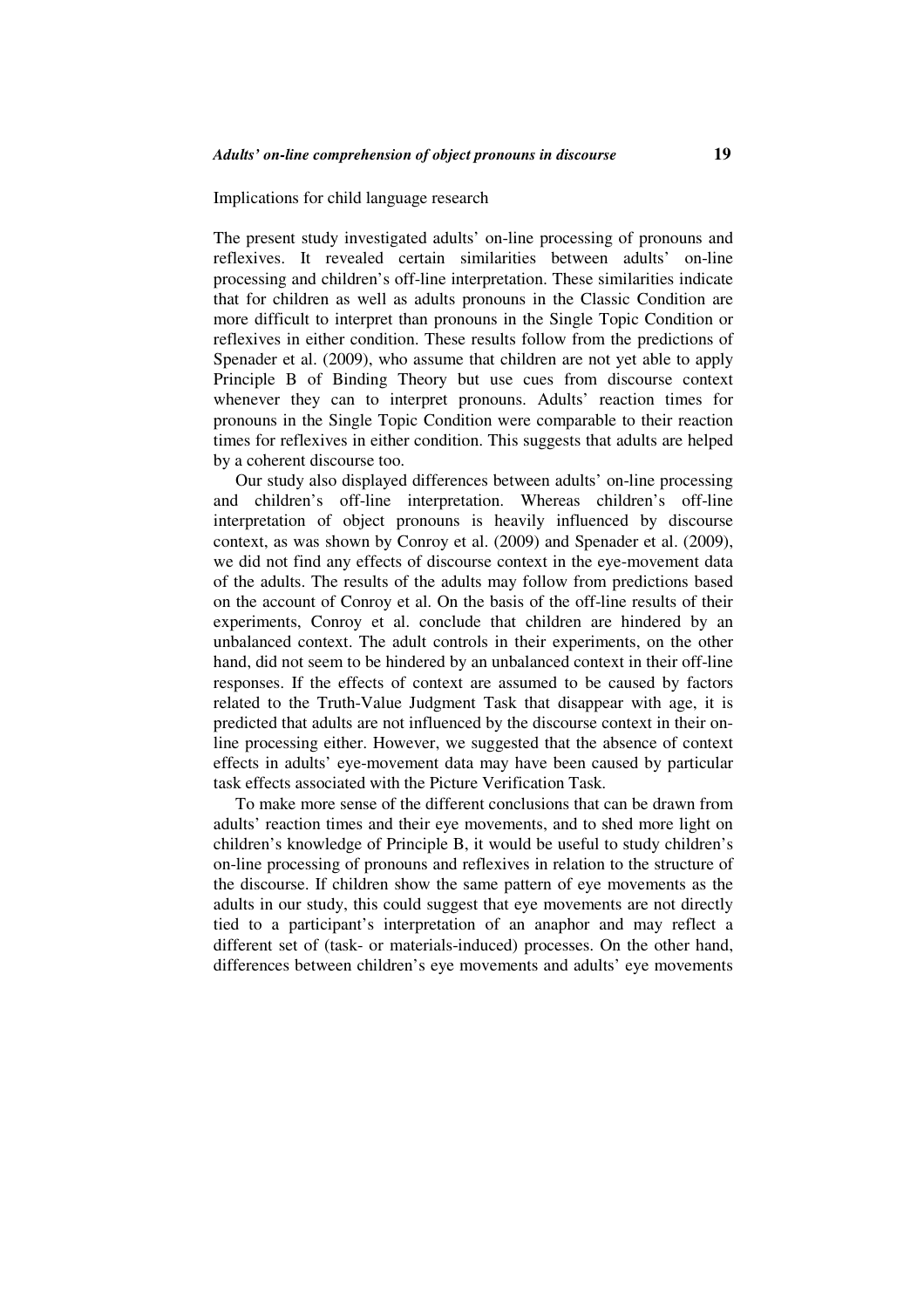may point at a different contribution of discourse context in children's and adults' interpretation of pronouns.

# **Conclusions**

In this study we tested adults on a Picture Verification Task while recording their reaction times and monitoring their eye movements. As we were interested in the effects of discourse context on the interpretation of object pronouns and reflexives, we manipulated the structure of the introductory sentence. Although the adults in our study hardly made any comprehension errors, their reaction times were significantly slower when the introductory sentence did not unambiguously establish a discourse topic. This suggests that the structure of the discourse context is important for pronoun interpretation and influences both children's off-line interpretation of object pronouns (resulting in DPBE errors in particular contexts) and adults' on-line processing of object pronouns (resulting in slower reaction times in the same contexts). These results seem to be at odds with approaches that try to reduce the DPBE to an experimental artifact, such as Conroy et al's (2009). On the other hand, adults' eye movements did not provide significant evidence for possible effects of discourse context on their processing of object pronouns. We believe that this may have been caused by task effects.

#### **Notes**

- 1. Contact information Petra Hendriks, Jacolien van Rij, Gisi Cannizzaro and John Hoeks: CLCG, University of Groningen, P.O. Box 716, 9700 AS Groningen, The Netherlands, P.Hendriks@rug.nl, J.C.van.Rij@rug.nl, C.L.Cannizzaro@rug.nl, J.C.J.Hoeks@rug.nl. Contact information Arina Banga: CLS, Radboud University Nijmegen, P.O. Box 9103, 6500 HD Nijmegen, The Netherlands, arina.banga@mpi.nl. This investigation was supported by a grant from the Netherlands Organisation for Scientific Research, NWO, awarded to Petra Hendriks (grant no. 277-70-005) for the VICI project "Asymmetries in Grammar". The authors thank Robbert Prins and Petra van Berkum for drawing the pictures used in the experiment.
- 2. Because accidentally, for one item in all conditions, the wrong audio file and picture were combined (resulting in a mismatch item rather than a match item, but with an incorrect agent rather than an incorrect patient), this item (Item 2)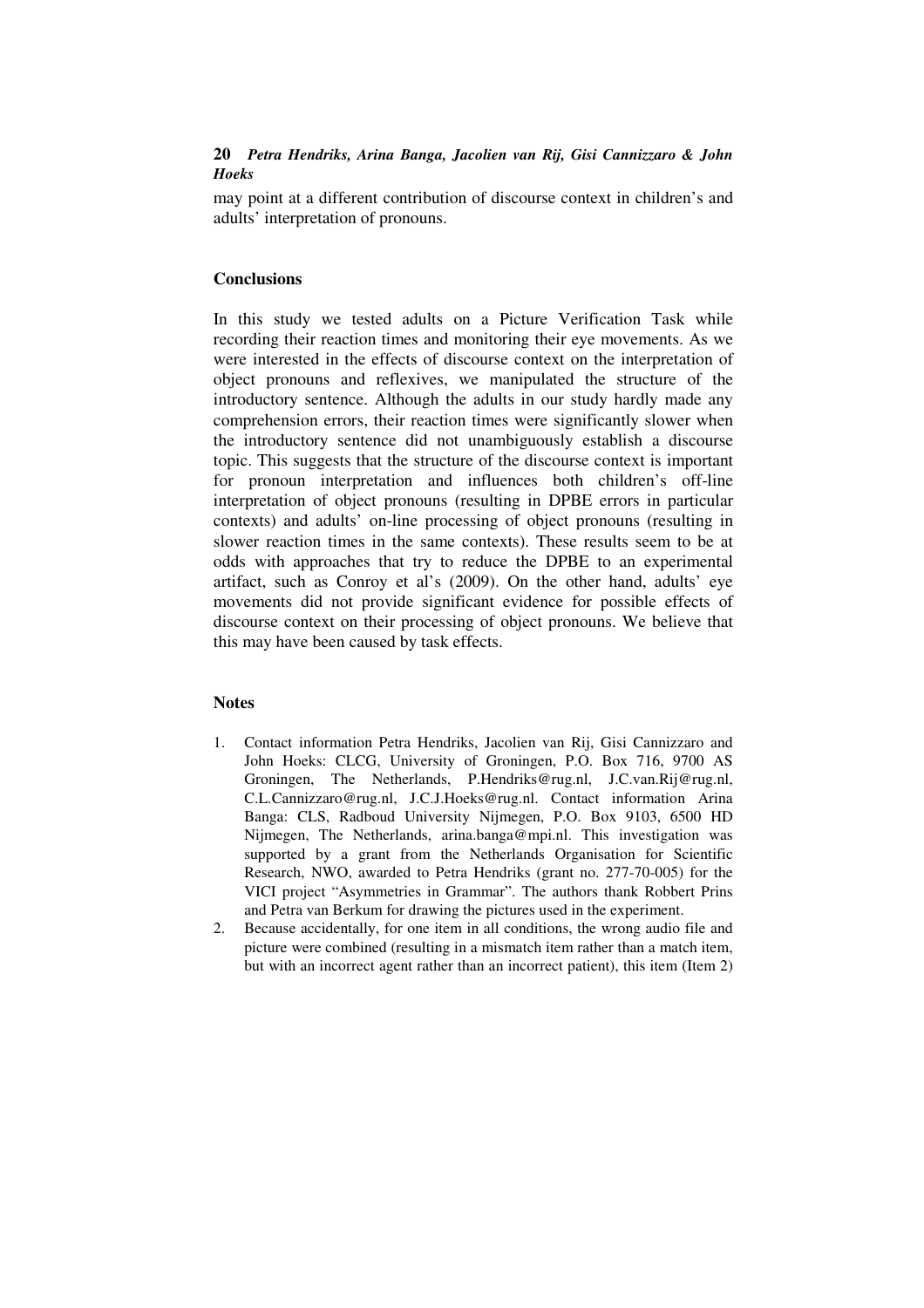was removed from our analysis. Another item (Item 15) was removed from our analysis of the SP condition only because the verb/action for 'to dress' was used rather than for 'to make up'.

3. Two of the verbs that were used require a particle (*aankleden* 'to dress' and *vastbinden* 'to tie'). These particles (*aan* and *vast*) are usually placed in sentence-final position in Dutch main clauses and hence follow the anaphor in the test sentences. However, as these verbs were distributed equally across conditions, their inclusion did not influence the results.

#### **References**

Badecker, W. & Straub, K.

- 2002 The processing role of structural constraints on the interpretation of pronouns and anaphors. *Journal of experimental psychology: Learning, memory and cognition* 28, 748-769.
- Banga, A.
	- 2008 *On-line measures in adults' comprehension of anaphors in coherent and incoherent discourse*. MA thesis, University of Groningen.
- Chien, Y. C. & Wexler, K.
	- 1990 Children's knowledge of locality conditions on binding as evidence for the modularity of syntax and pragmatics. *Language Acquisition* 1, 225-295.
- Conroy, S., Takahashi, E., Lidz, J. & Phillips, C.
	- 2009 Equal treatment for all antecedents: How children succeed with Principle B. *Linguistic Inquiry* 40, 446-486.
- de Hoop, H. & Krämer, I.
	- 2005/6 Children's optimal interpretations of indefinite subjects and objects. *Language Acquisition* 13, 103-123.
- Grosz, B., Joshi, A., & Weinstein, S.
	- 1995 Centering: A framework for modelling the local coherence of discourse. *Computational Linguistics* 21, 203-225.
- Hendriks, P. & Spenader, J.
	- 2005/6 When production precedes comprehension: An optimization approach to the acquisition of pronouns. *Language Acquisition* 13, 319-348.
- Kennison, S.
	- 2003 Comprehending the pronouns "her", "him" and "his": Implications for theories of referential processing. *Journal of Memory and Language* 49, 335-352.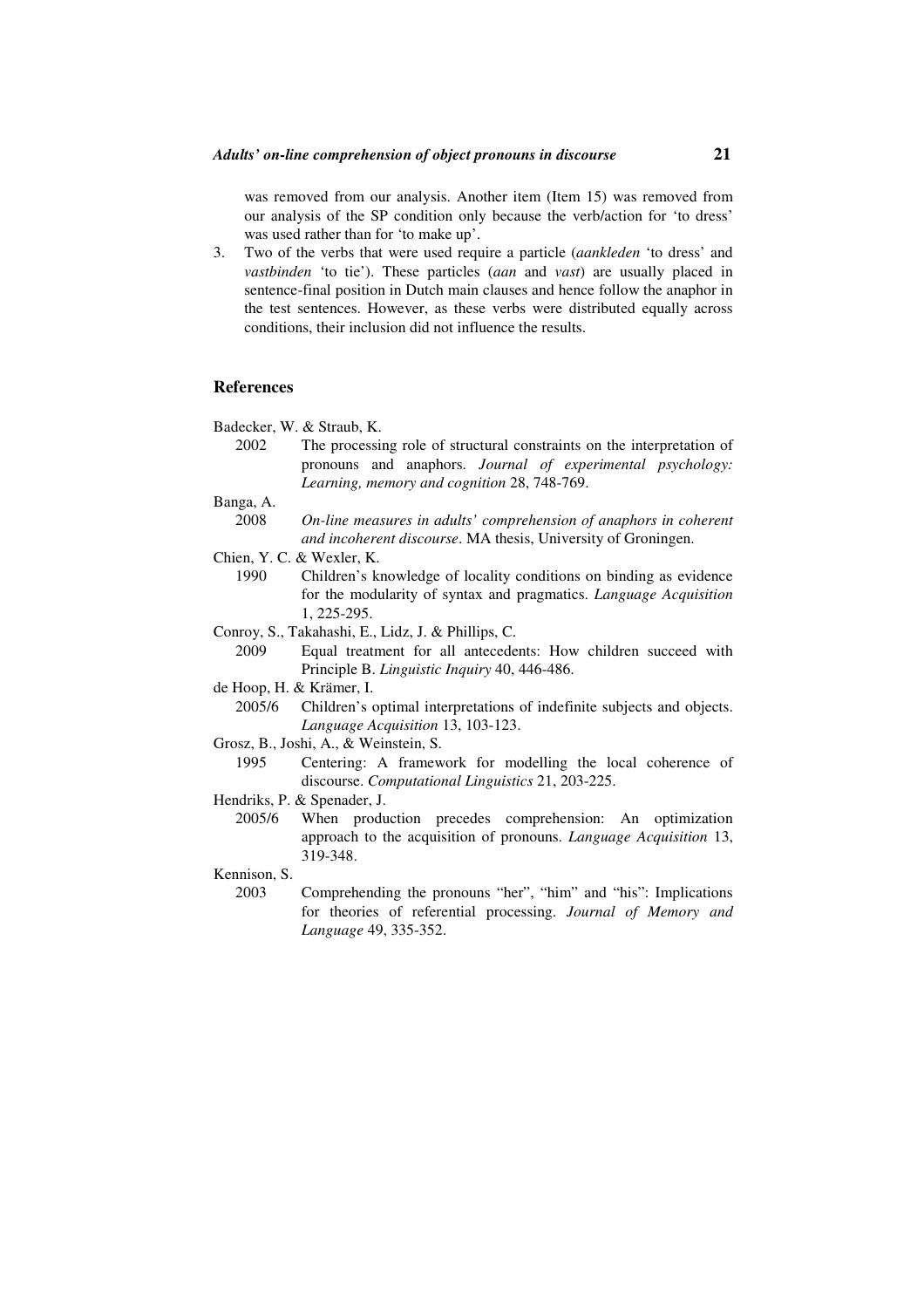Reinhart, T.

- 2006 *Interface Strategies: Optimal and Costly Computations*. Cambridge, MA: MIT Press.
- Runner, J. T., Sussman, R. S. & Tanenhaus, M. K.
	- 2003 The influence of Binding Theory on the on-line reference resolution of pronouns. *Proceedings of NELS*.
- Schneider, W., Eschman, A., & Zuccolotto, A.
	- 2002 *E-Prime User's Guide*. University of Pittsburgh Psychology Software Tools, Inc.
- Sekerina, I. A., Stromswold, K. & Hestvik, A.
	- 2004 How do adults and children process referentially ambiguous pronouns? *Journal of Child Language* 31, 123-152.
- Spenader, J., Smits, E. J. & Hendriks, P.

 2009 Coherent discourse solves the Pronoun Interpretation Problem. *Journal of Child Language* 36, 23-52.

Thornton, R. & Wexler, K.

# **Appendix**

**Conditions.** The similarities and differences between items in the four conditions are listed in the following table:

| <b>Condition</b> | <b>Action in picture</b> | <b>Context sentence</b> | Anaphor   |  |
|------------------|--------------------------|-------------------------|-----------|--|
|                  |                          |                         |           |  |
| CP-Match         | other-oriented           | Classic                 | pronoun   |  |
| CP-Mismatch      | self-oriented            | Classic                 | pronoun   |  |
| SP-Match         | other-oriented           | Single Topic            | pronoun   |  |
| SP-Mismatch      | self-oriented            | Single Topic            | pronoun   |  |
| <b>CR-Match</b>  | self-oriented            | Classic                 | reflexive |  |
| CR-Mismatch      | other-oriented           | Classic                 | reflexive |  |
| SR-Match         | self-oriented            | Single Topic            | reflexive |  |
| SR-Mismatch      | other-oriented           | Single Topic            | reflexive |  |

*Table a.* Specification of the experimental conditions.

The pictures for pronouns in a match situation and reflexives in a mismatch situation display other-oriented actions. The pictures for pronouns in a mismatch situation and reflexives in a match situation display self-oriented

 <sup>1999</sup> *Principle B, VP Ellipsis, and Interpretation in Child Grammar*. Cambridge, MA: MIT Press.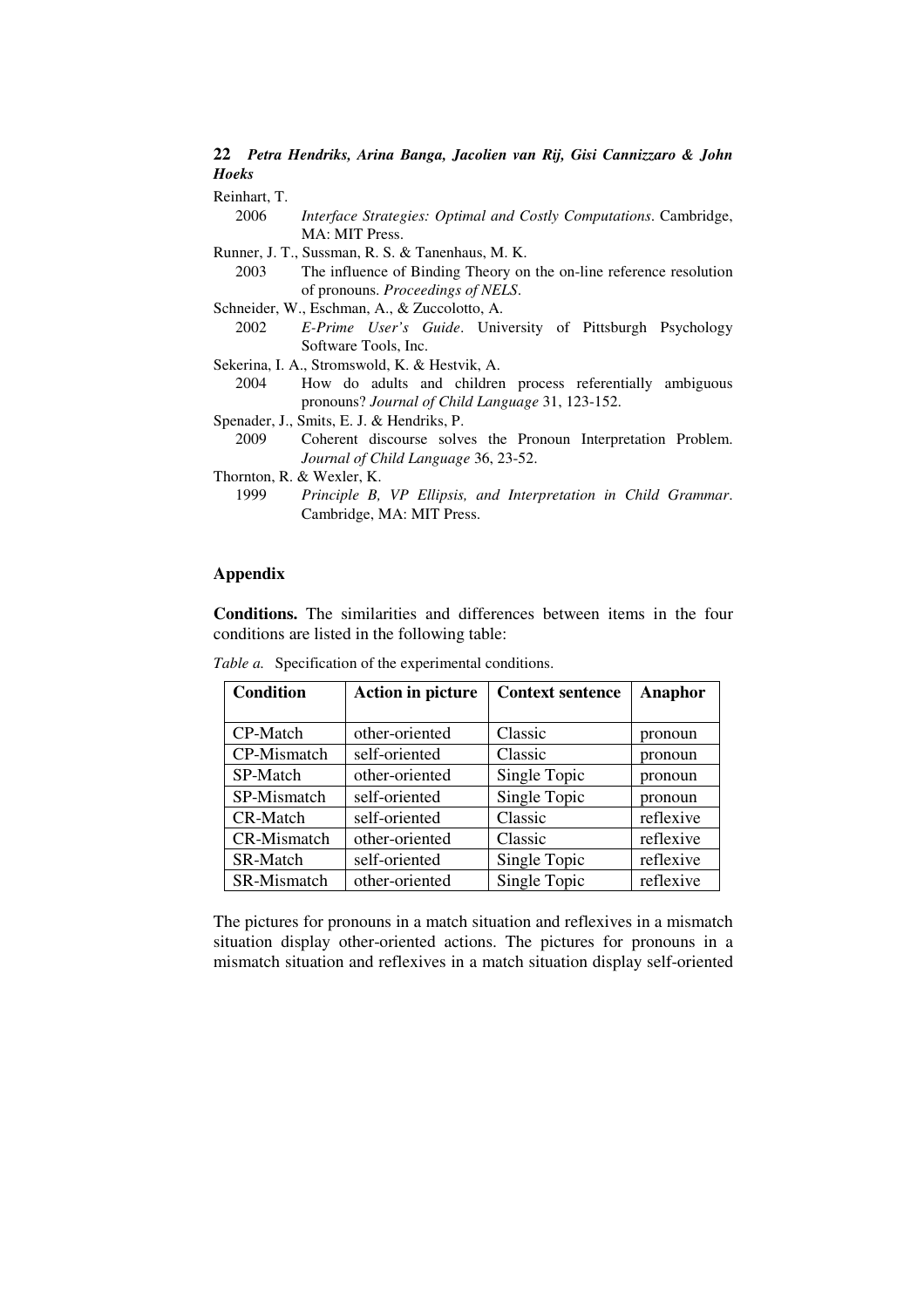actions. The sentences with pronouns and reflexives in the same context condition are identical until the onset of the anaphor.

**Results.** The figures below present the graphical results for all 4 conditions, distinguishing between match situations and mismatch situations. The figures show the proportion of fixations averaged over participants from the presentation of the picture until after a response has been given following the second sentence. The duration of the introductory sentence is represented by the left horizontal bar above the graph, and the duration of the second sentence (the test sentence) by the right horizontal bar. The onset of the anaphor is indicated by 'A' and the mean reaction time by 'RT'. The target is always the correct referent, and the distractor the other referent. The category 'other' includes all looks outside these two areas of interest.



*Figure a.* Pronouns in Classic Condition (CP).



*Figure b.* Reflexives in Classic Condition (CR).